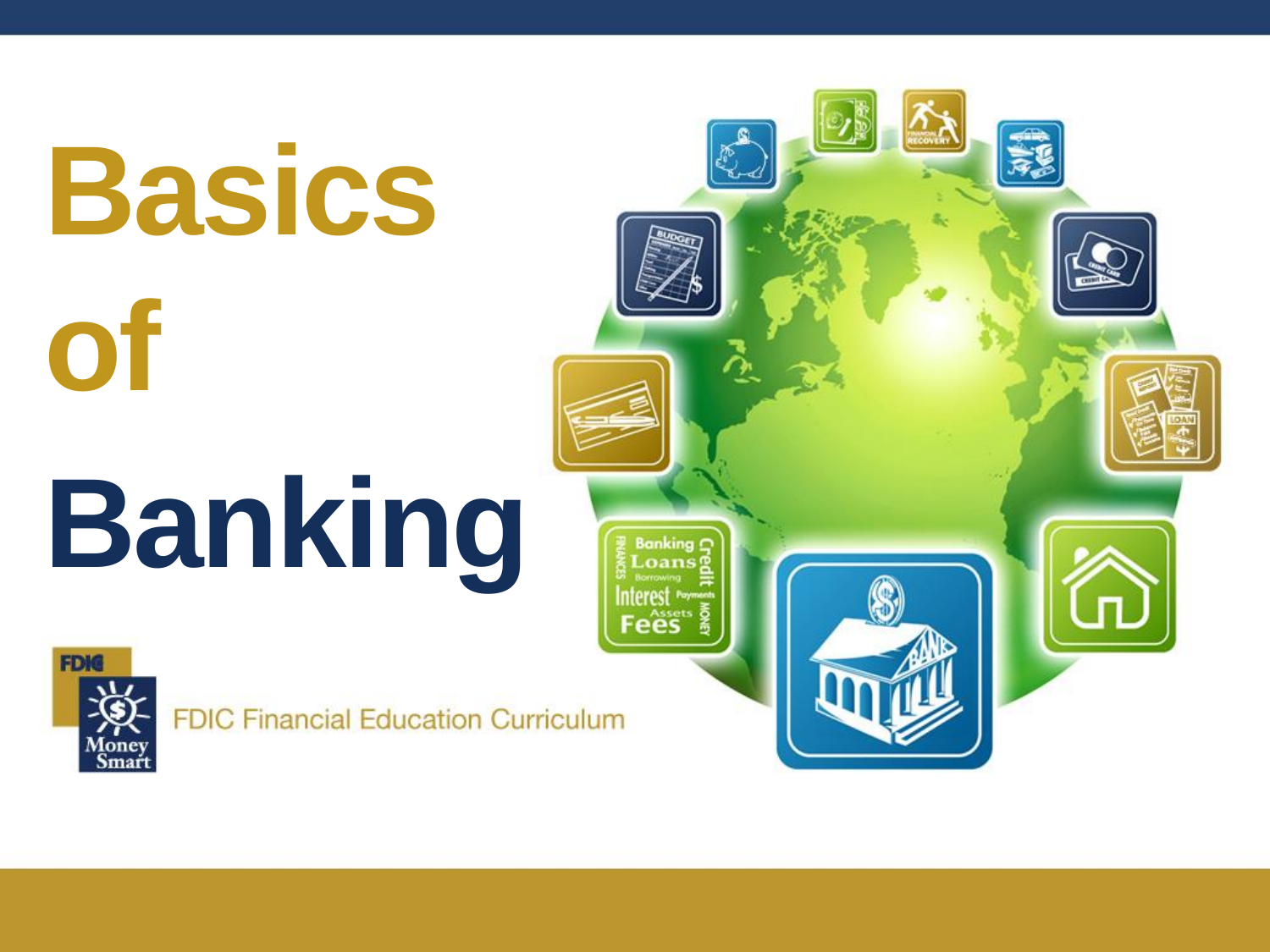



- **1. Agenda**
- **2. Ground Rules**
- **3. Introductions**

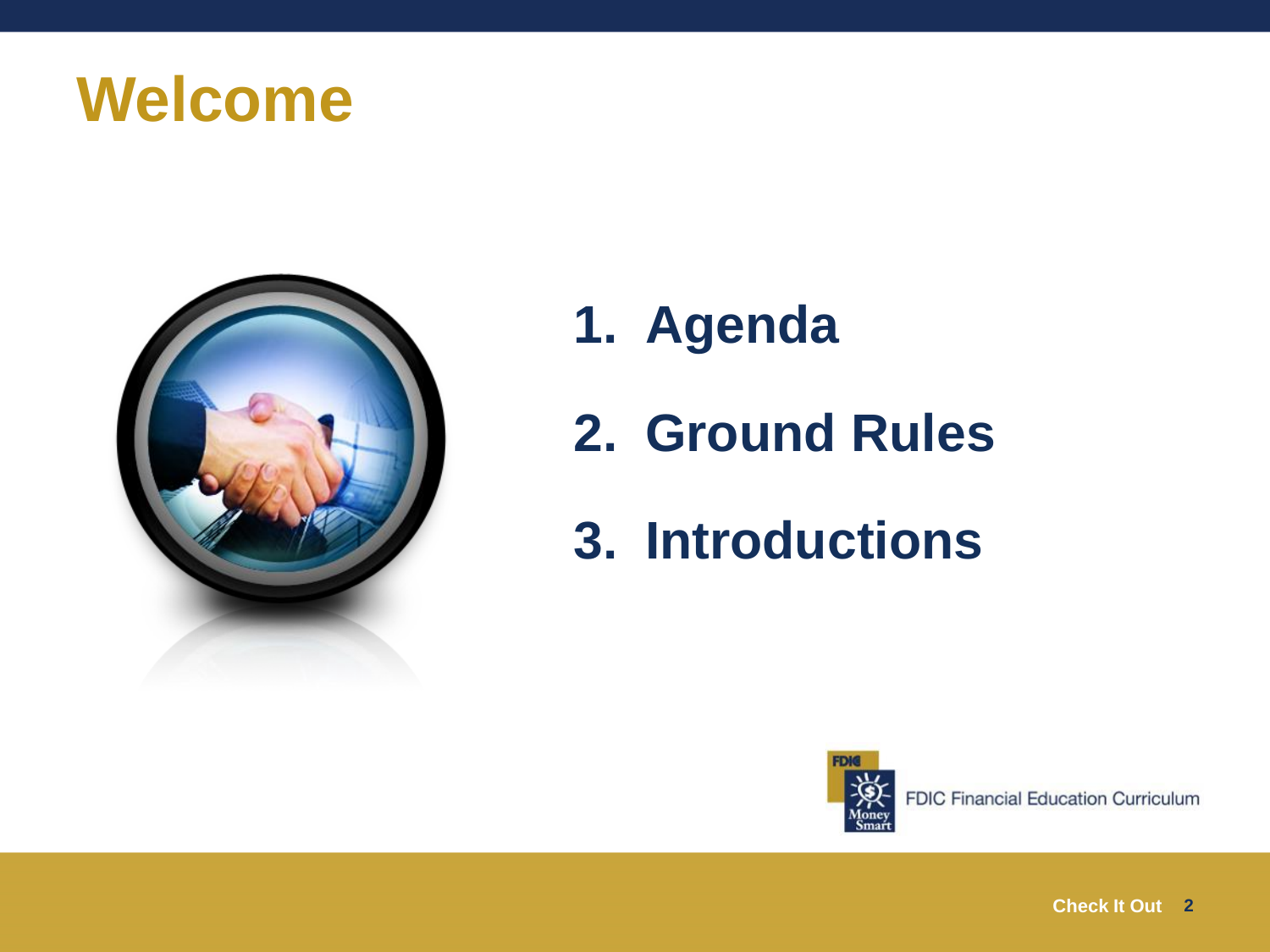## **Objectives**



- **Identify the major types of insured financial institutions**
- **Identify reasons to use a bank**
- **Opening and maintaining a bank account**
- **Explain overdraft fees**
- **Explain how debit cards are linked to checking accounts**
- **Remittance transfer**

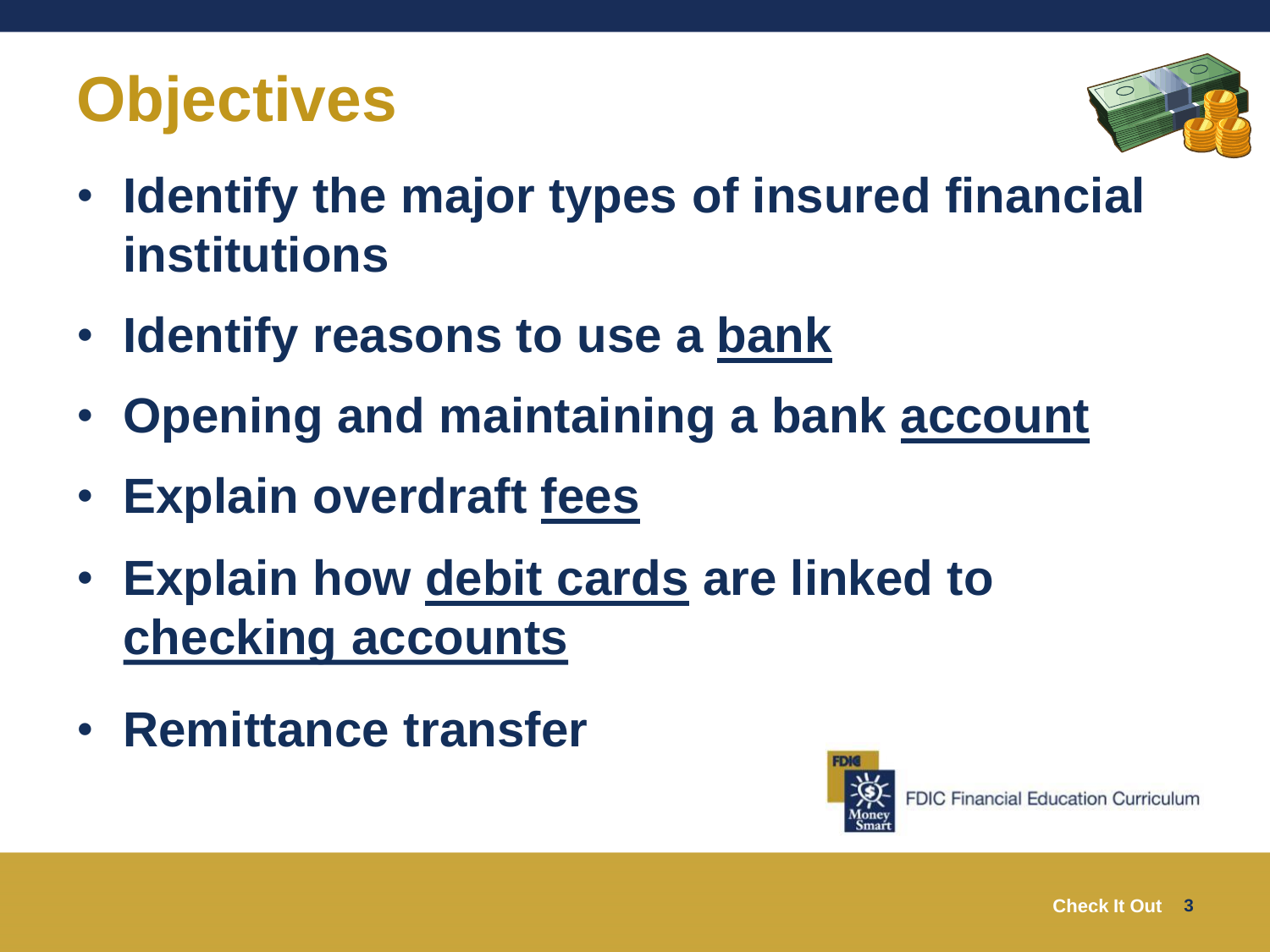#### **What Do You Know?**



- **What do you know or want to learn about banking services?**
- **What has been your experience with a bank?**

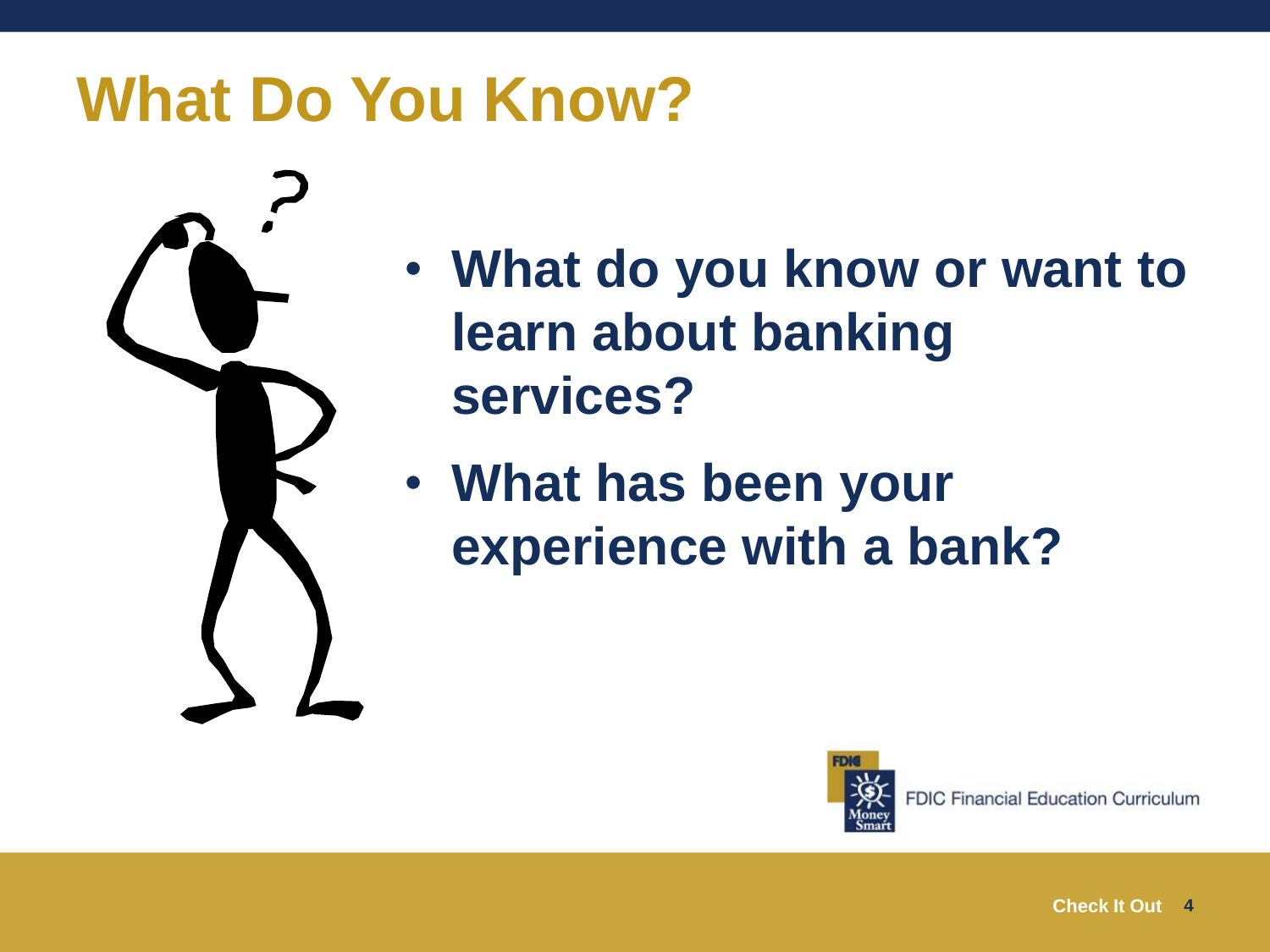### **Insured Financial Institutions**

#### • **Banks:**

- Are subject to federal and state laws
- Make loans, pay checks, accept deposits, and provide other financial services

#### • **Credit Unions:**

- In addition to the above:
	- Are non-profit financial institutions
	- Require a membership to open an account

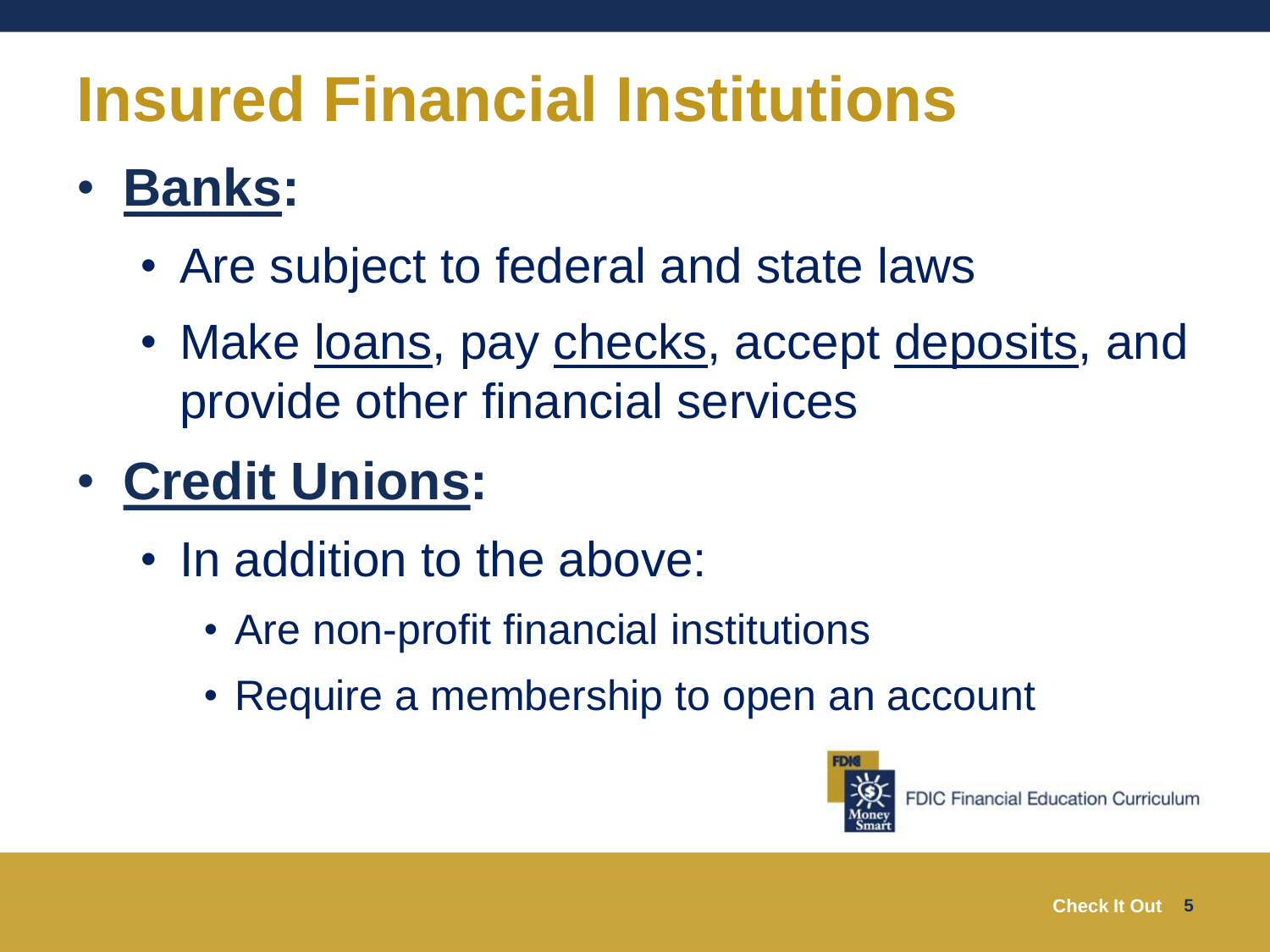### **Reasons and Benefits to use a Bank**

- **Why keep your money in a bank?**
	- Safety
	- Convenience
	- Cost
	- Security
	- Financial future



- **Online banking access 24/7**
- **Good credentials for loan applications with responsible use**

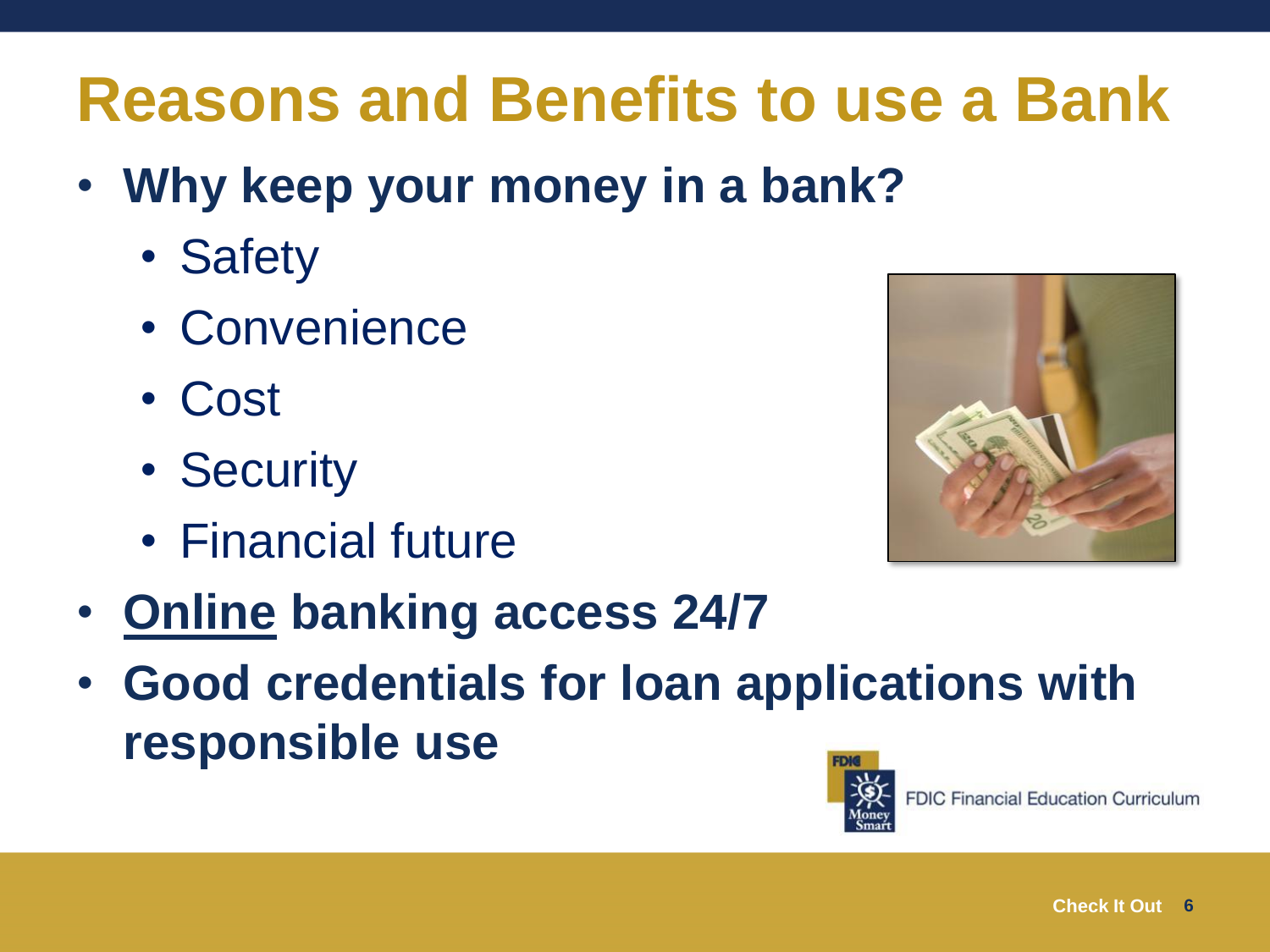#### **Bank Employees Include:**

- **Customer Service Representative**
- **Teller**
- **Loan Officer**
- **Branch Manager**



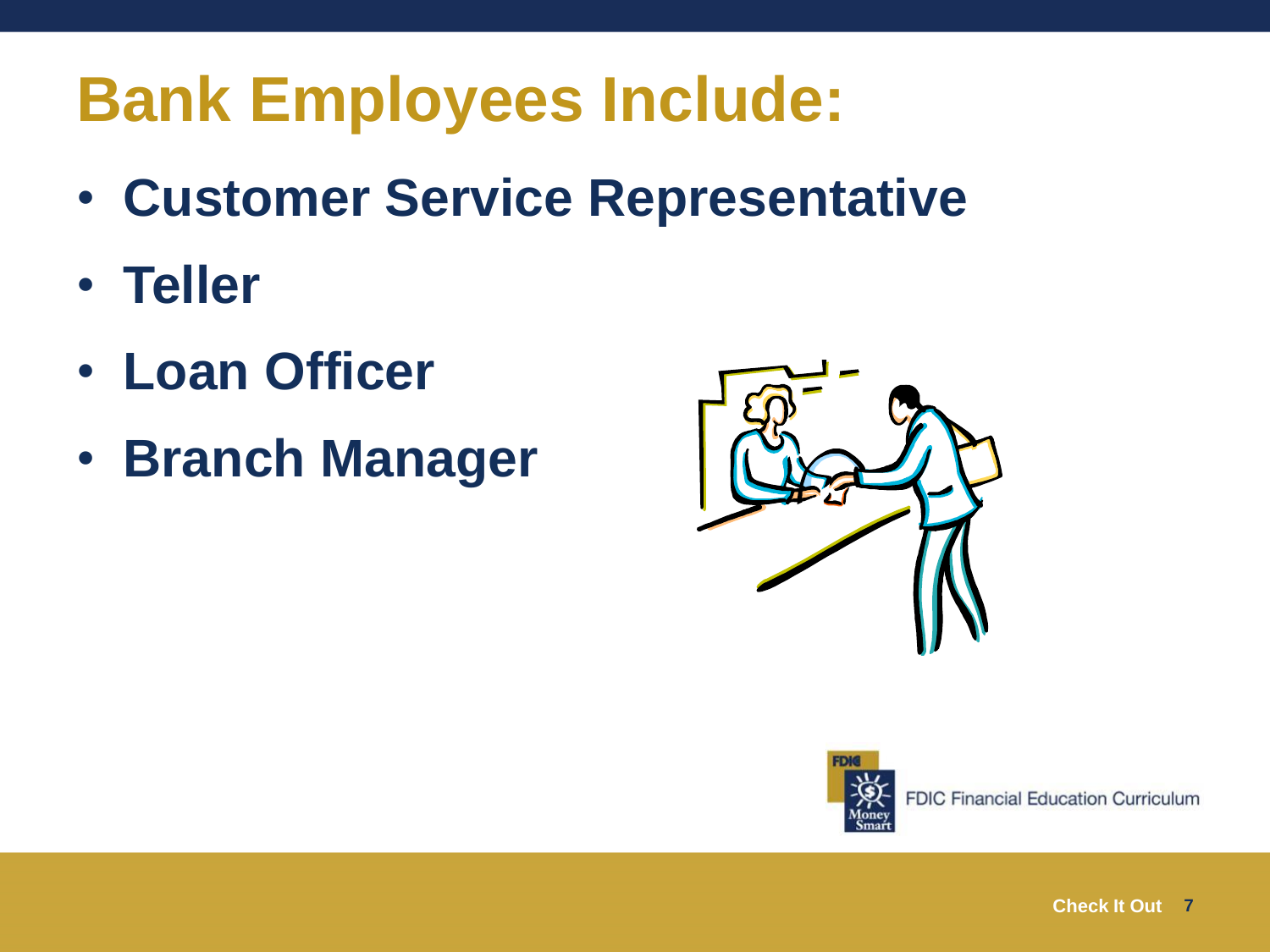#### **Common Banking Services**

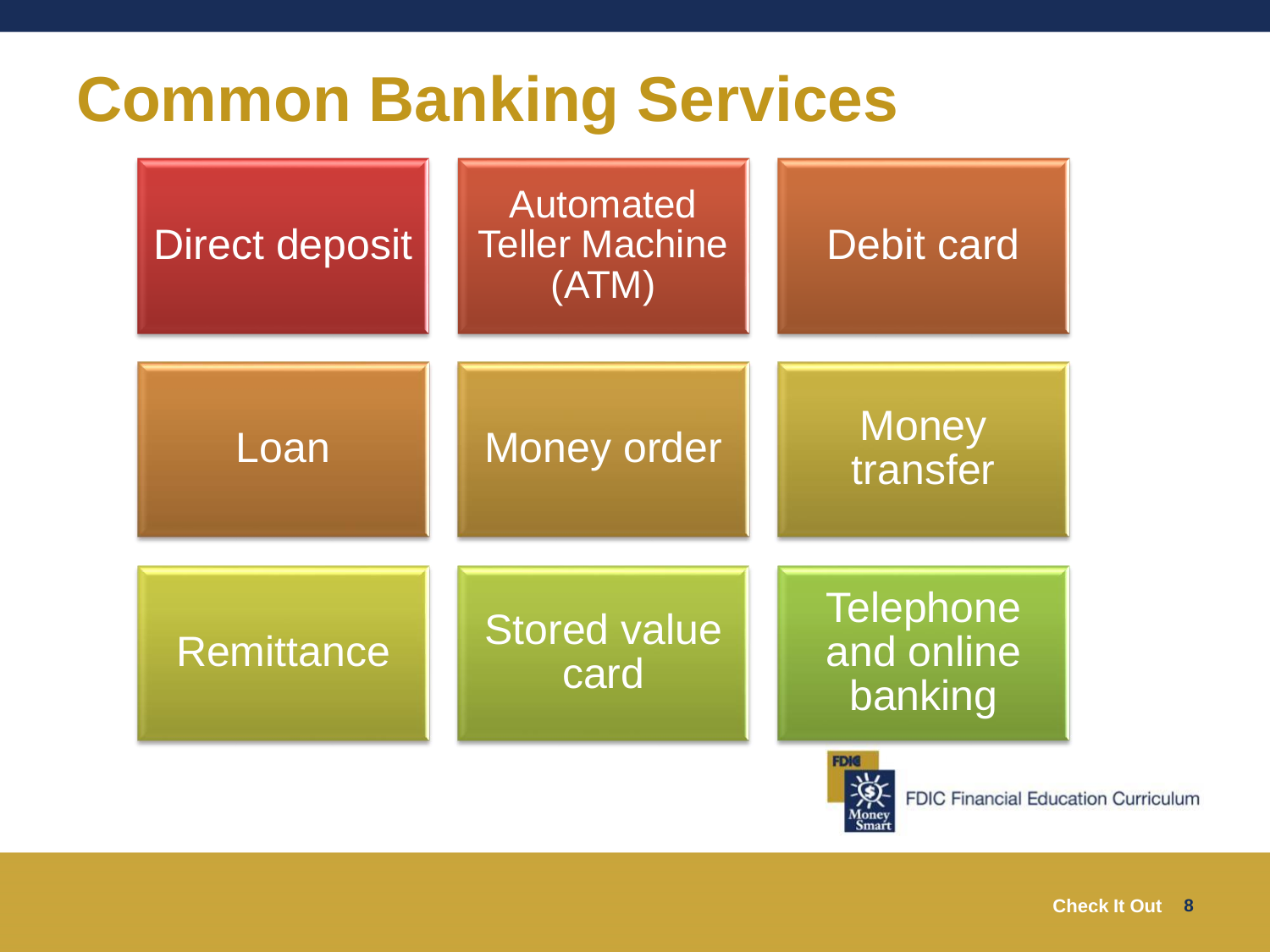# **Choosing a Bank, Open & Maintain a Bank Account**

- **1. Use the "Choosing a Bank Checklist" to select a Bank that is right for you**
- **2. Open the account**
- **3. Joint account**
- **4. Make deposits and withdrawals**
- **5. Record interest and fees**
- **6. Keep track of your balance**



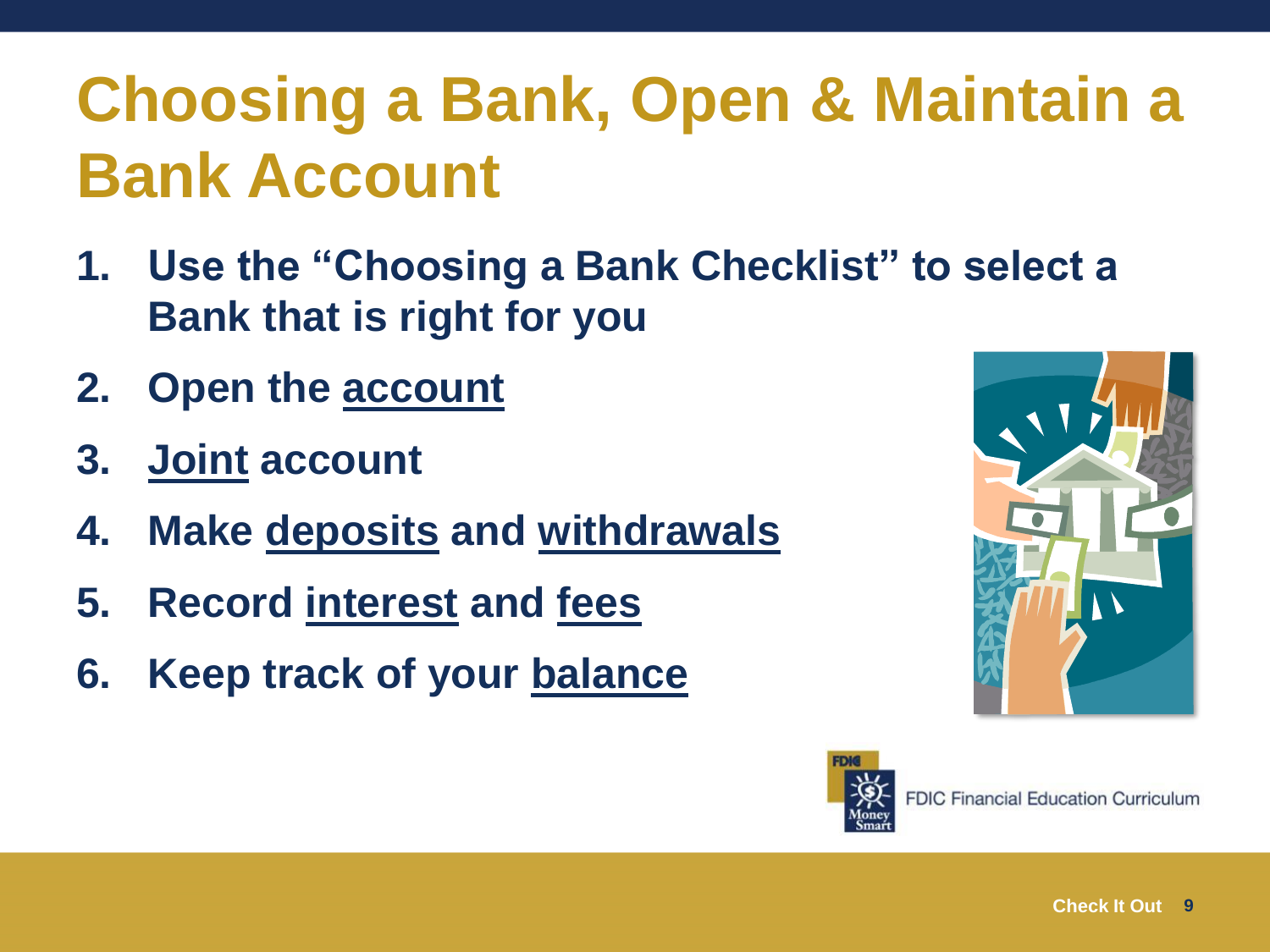#### **Deposit Accounts**

- **Examples include:** 
	- **Checking account**–to pay bills and buy goods
	- **Savings account**–to save money and earn interest
- **You may have transaction and monthly fees.**
- **The bank will send you periodic statements.**

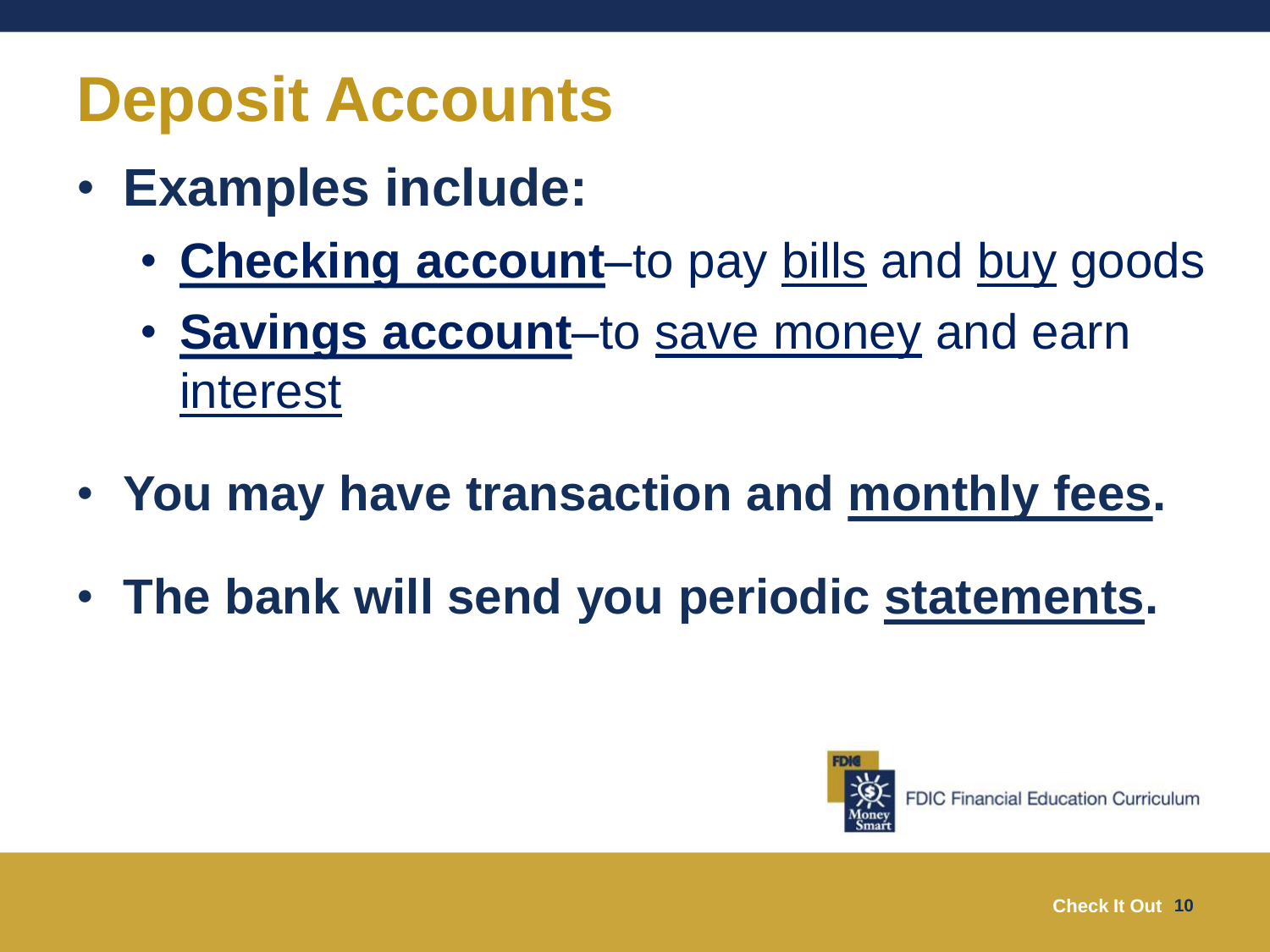## **Requirements for Opening a Checking Account**

• **To open an account, you will be asked for:**



- Photo identification: Driver license/ State ID/ School ID
- Your Social Security Card (SSN) or I-94
- Your opening deposit \$\$

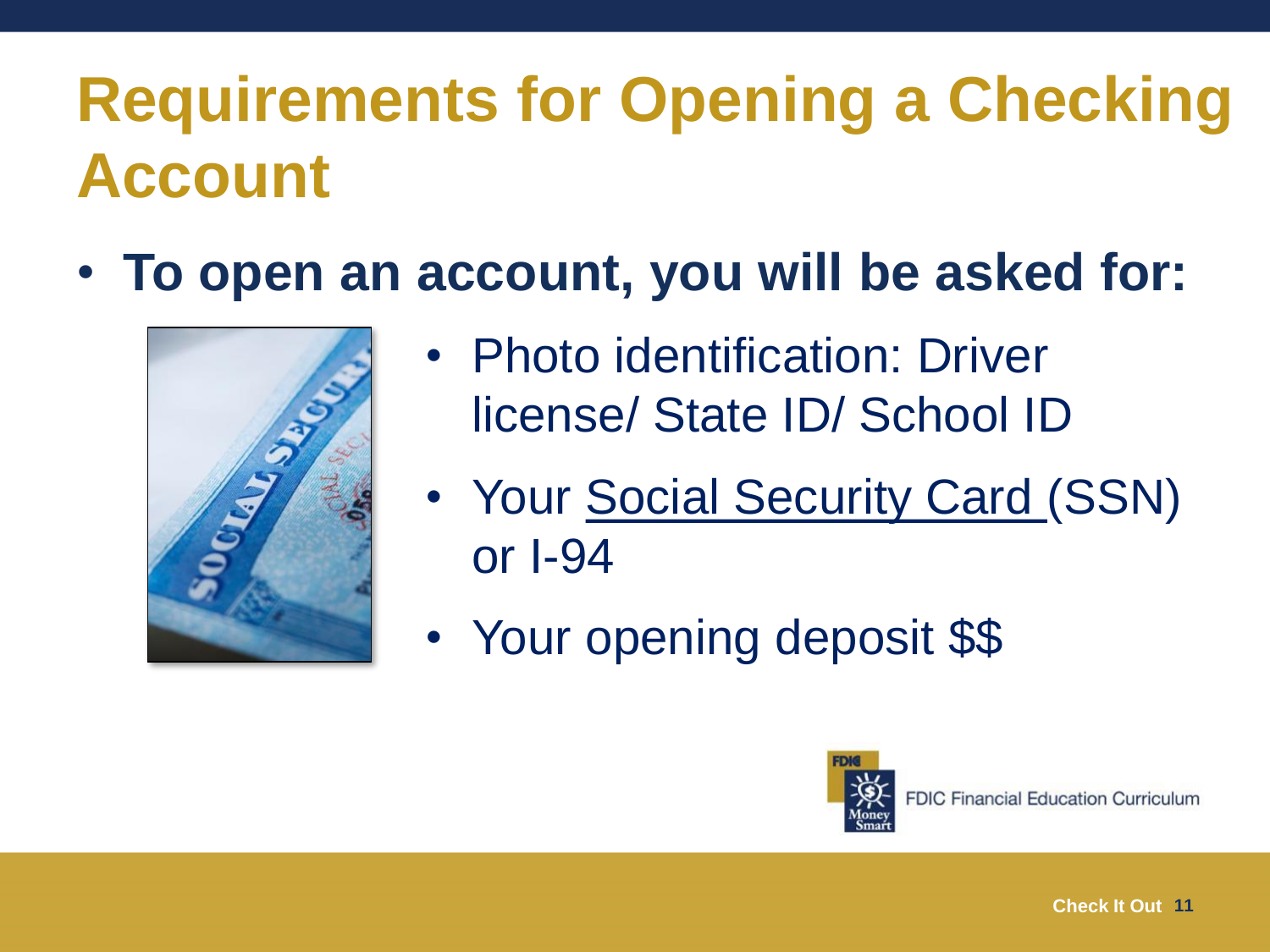# **Better Money Management**

- **Maintaining a checking account:**
	- Allows you to monitor your spending and make wise spending choices
	- Gives you a better ability to stick to a spending plan and save money
	- Helps you build a positive relationship with your bank for future transactions
	- Provides a record that you pay your bills on time

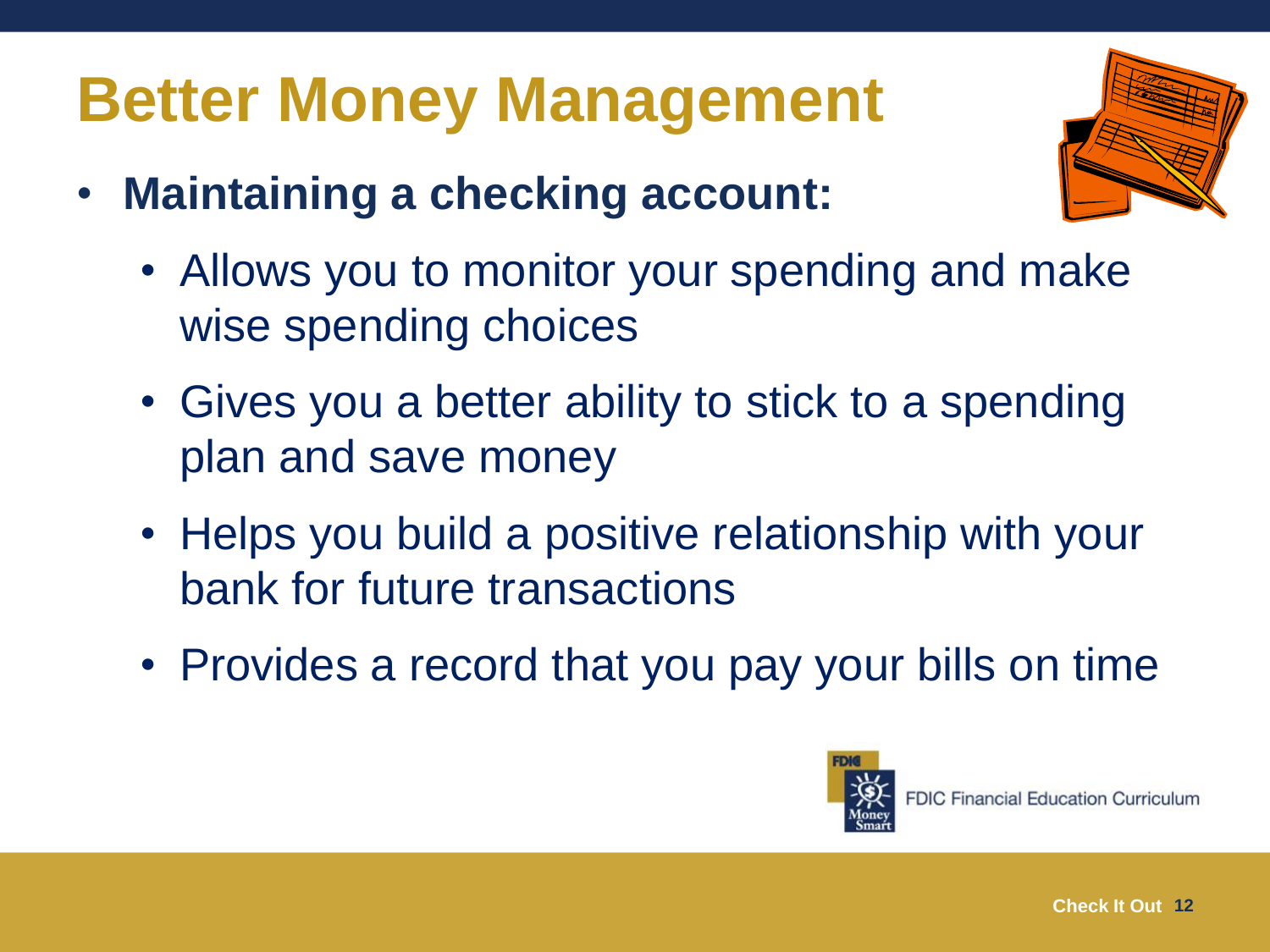## **What is a Money Order?**

- **It is similar to a check and is used for making payments**
- **It is prepaid, meaning you need to pay the money order with cash or another form of guaranteed funds**
- **It is available at a multiple locations, including:**
	- Supermarkets and convenience stores
	- Banks and credit unions
	- United States Post Offices
- **There is a small fee to get a money order**

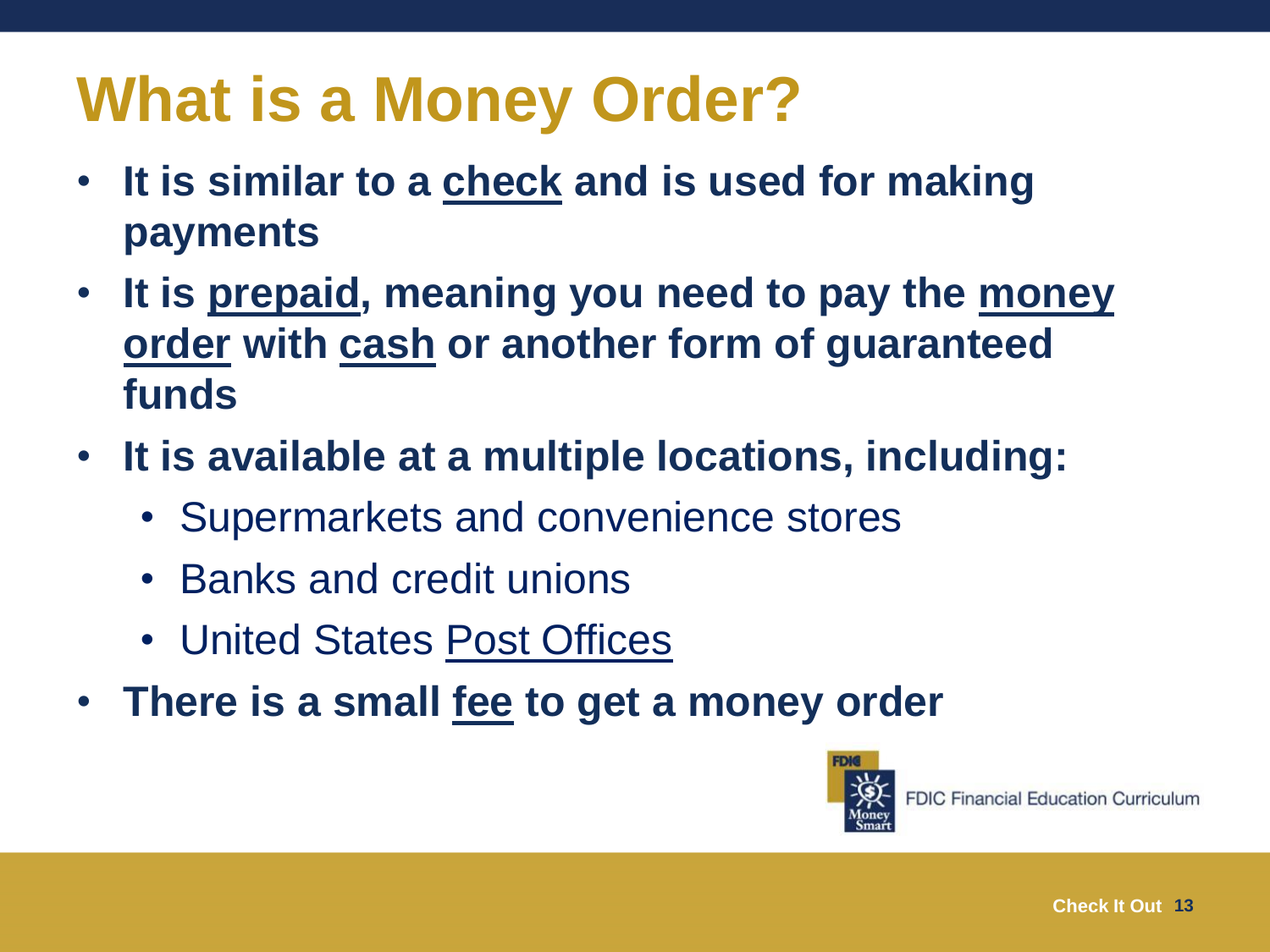#### **Cost**



**Check-cashing and Money Order Fees:**

Check-cashing: 4 x \$20 = \$80 x 12 mo. = **\$960/year**

Money order: 12 x \$5 = **\$60/year** + \$960 = **\$1,020/year**

#### **Checking Account Costs:**

Money order: 12 x \$5 = **\$60/year** + \$18 = **\$78/year**

# Total savings by using a checking account =

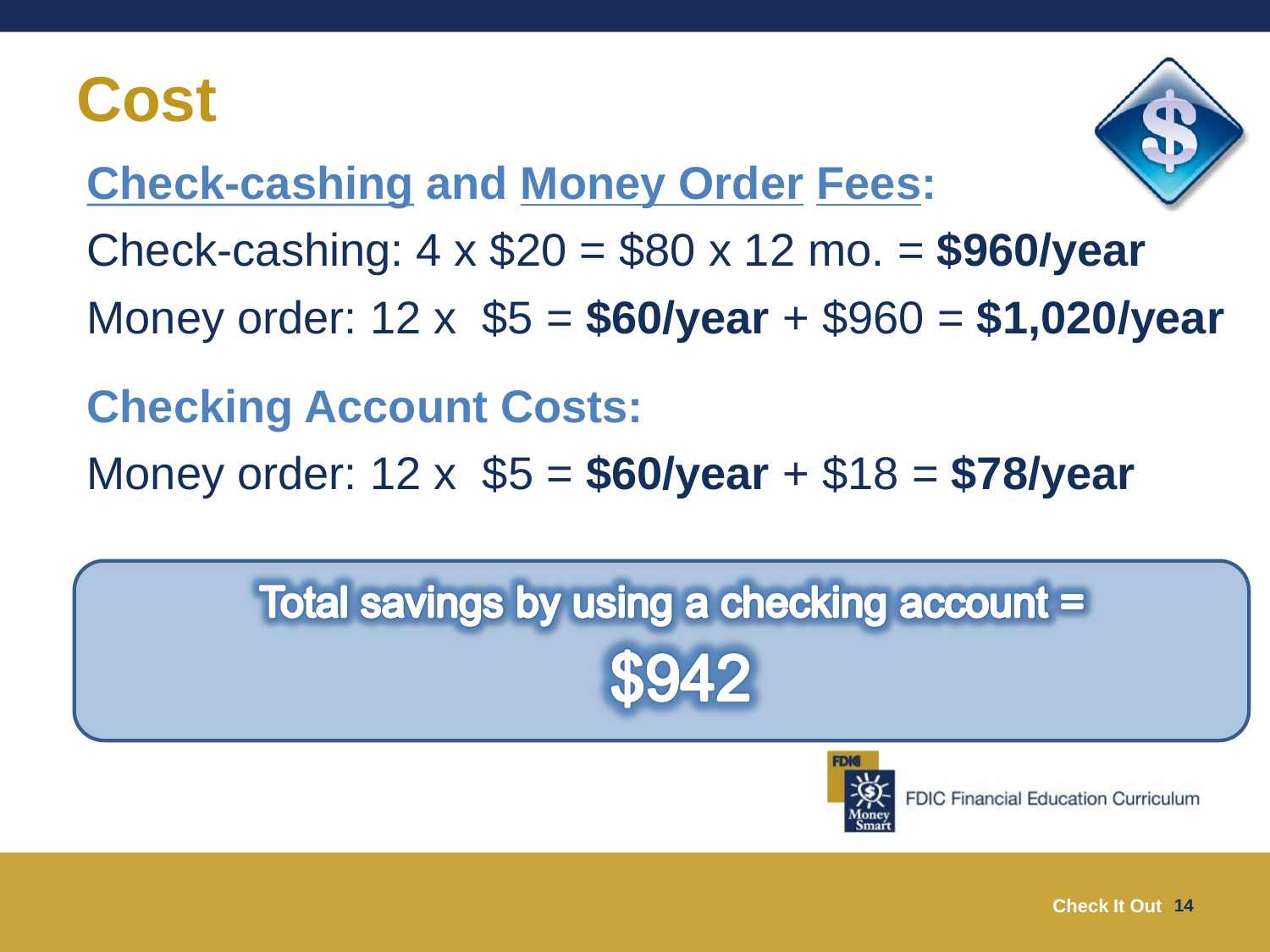#### **Overdraft Fees**

- **Overdraft fees:**
	- Charged when you spend more money than you have in your account
- **Non-Sufficient Funds (NSF) fees:**
	- Occur when a bank returns a check or other item unpaid because you do not have sufficient funds in your account to cover it

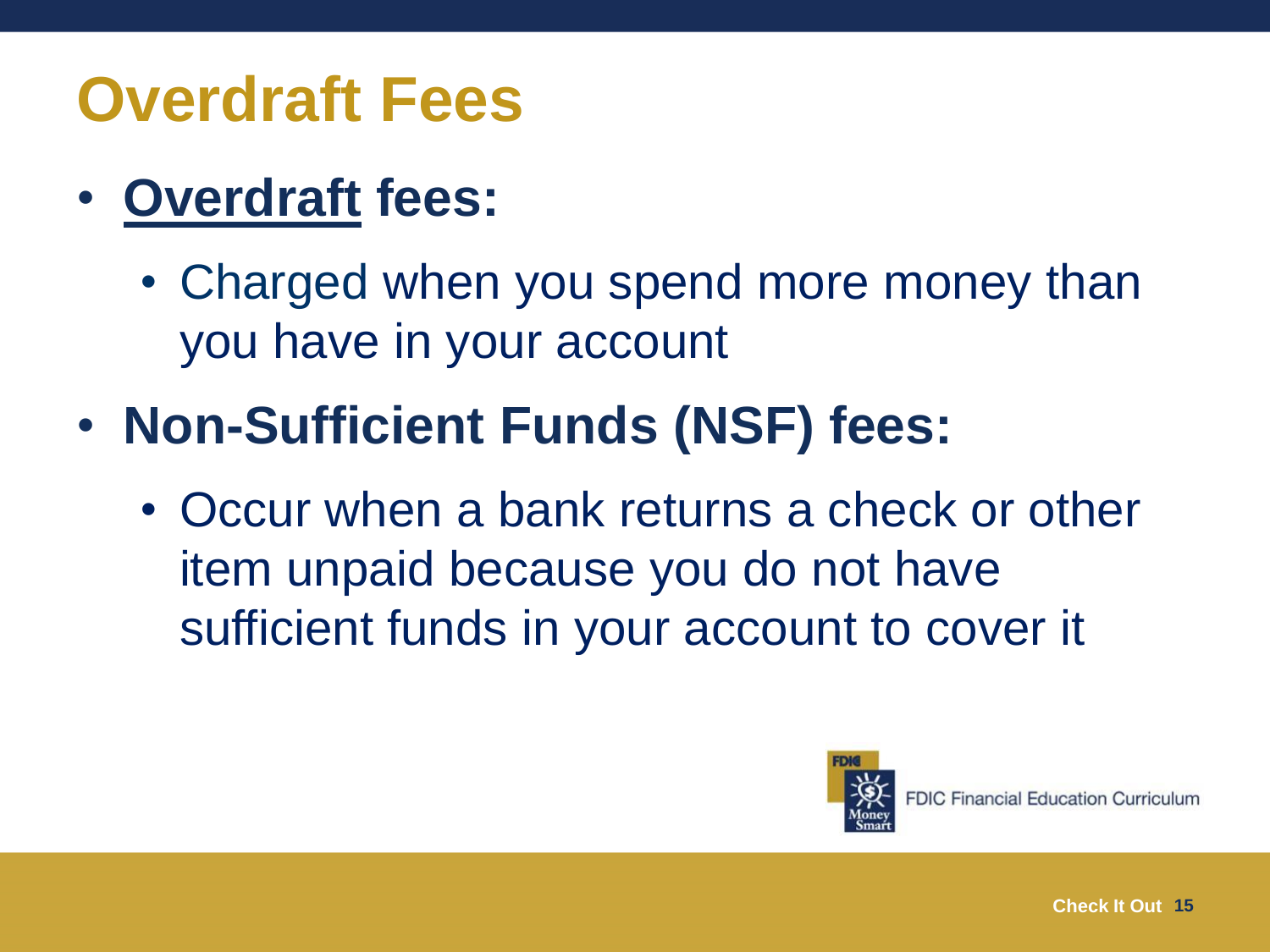#### **Direct Deposit**

- **Automatic Electronic Direct Deposit:**
	- Is a safe way to receive money
	- Is a convenient and cost effective way to deposit and cash checks
	- Is an easy and convenient way to access your money
	- Is predictable and dependable

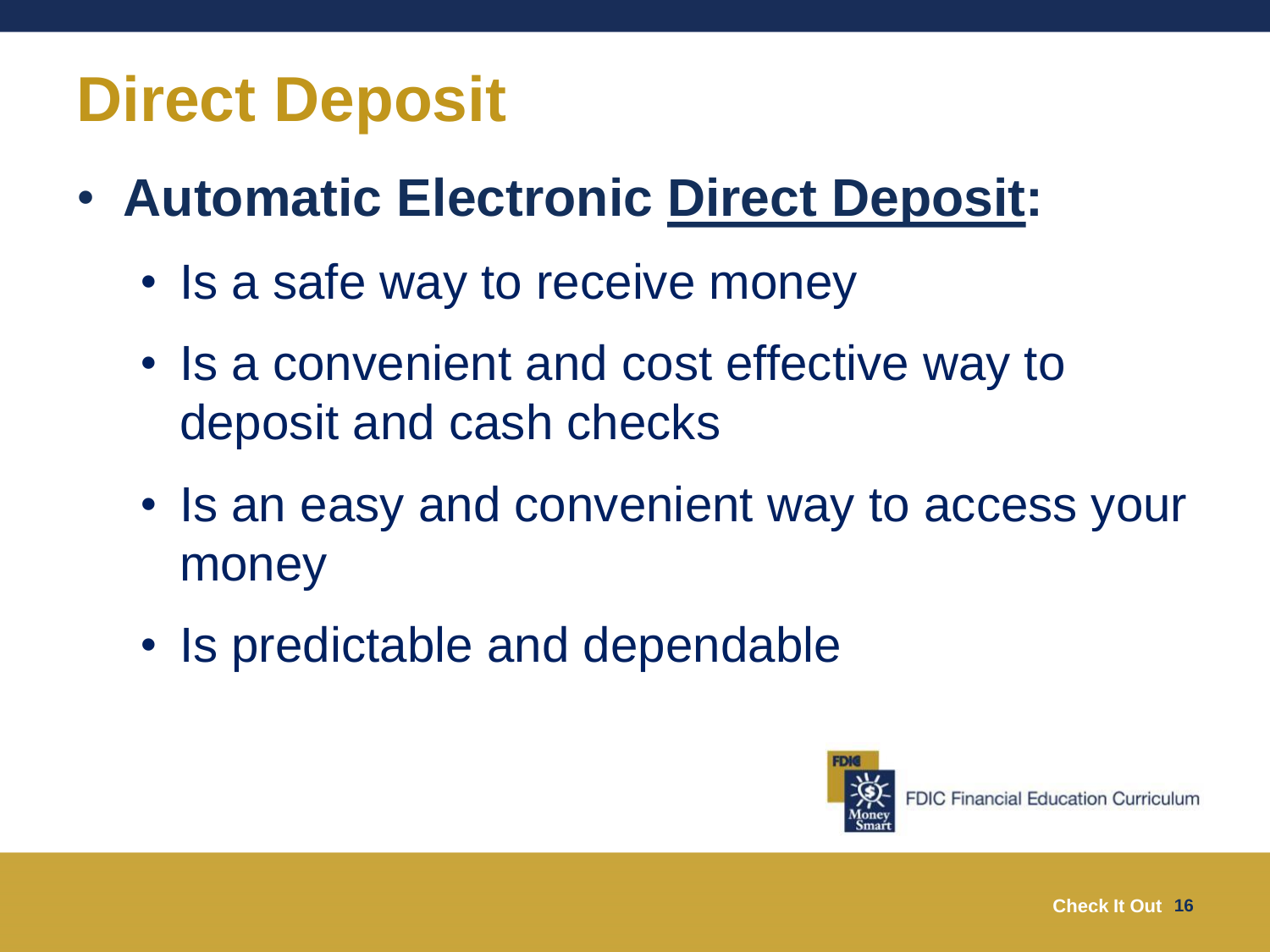#### **Writing a Check**



- 1. Make sure you have enough money in your account
- 2. Complete all the blank spaces on the check
- 3. Record the transaction in your check register

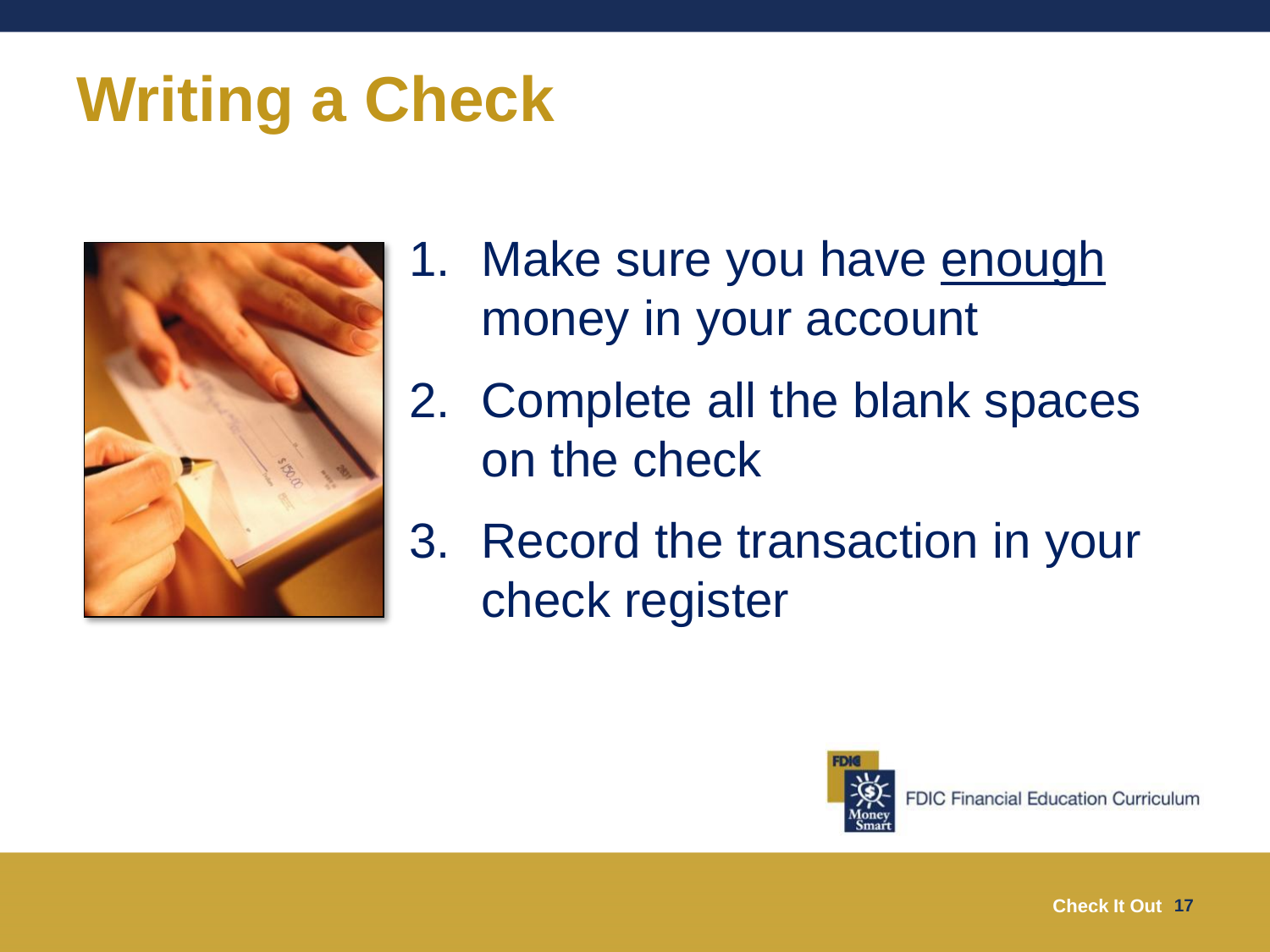#### **How to Write a Check**





**Check It Out 18**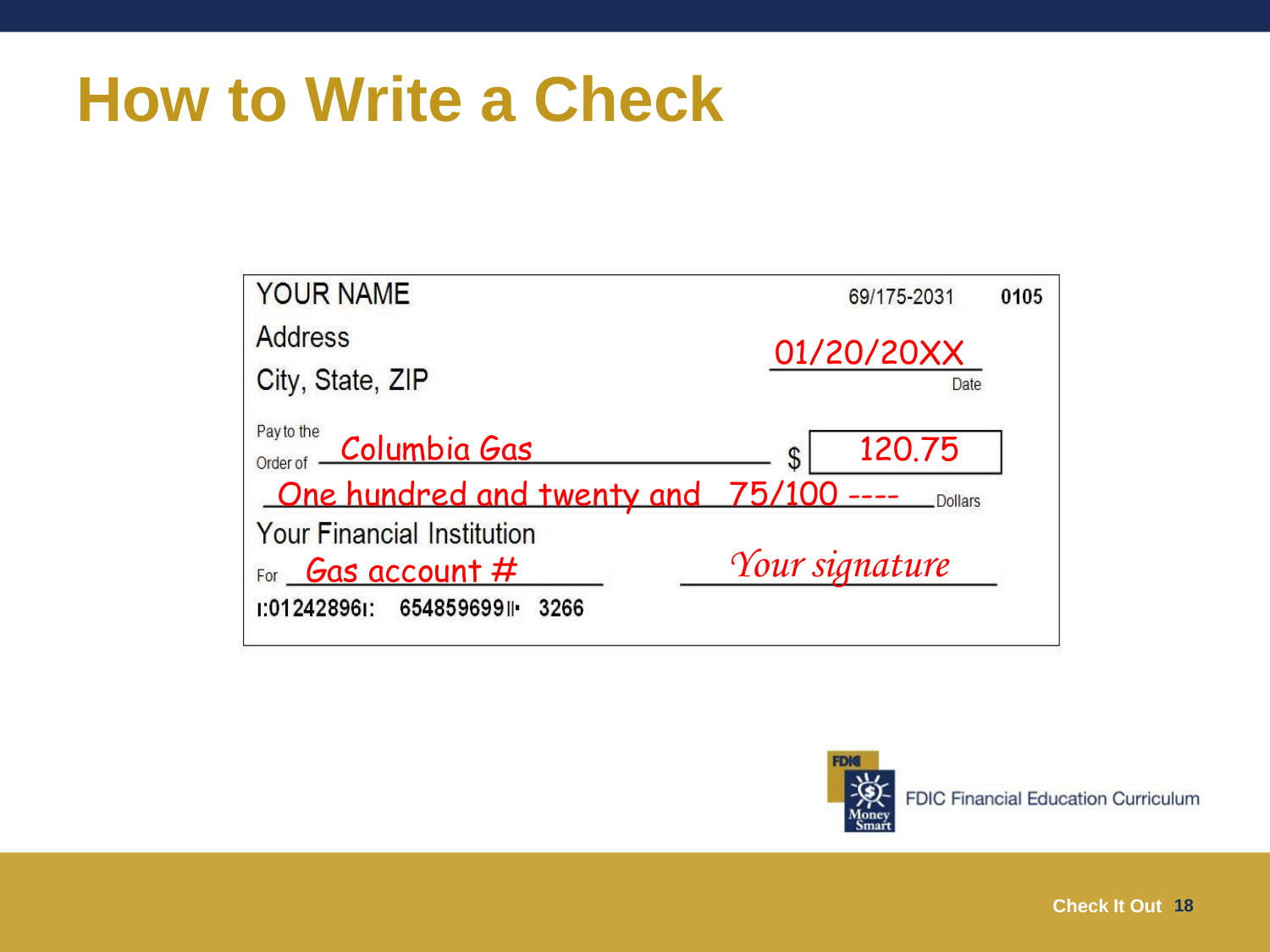#### **"Bad Checks"**

- **A bad check is when you write a check without enough money in your account to cover the amount of the check**
- **Consequences of writing a bad check:** 
	- Fees of \$30 or more
	- Your bank can close your account and report negative information to credit bureaus
	- The check might be turned over to a collections agency
	- Knowingly writing a bad check is a crime in every state

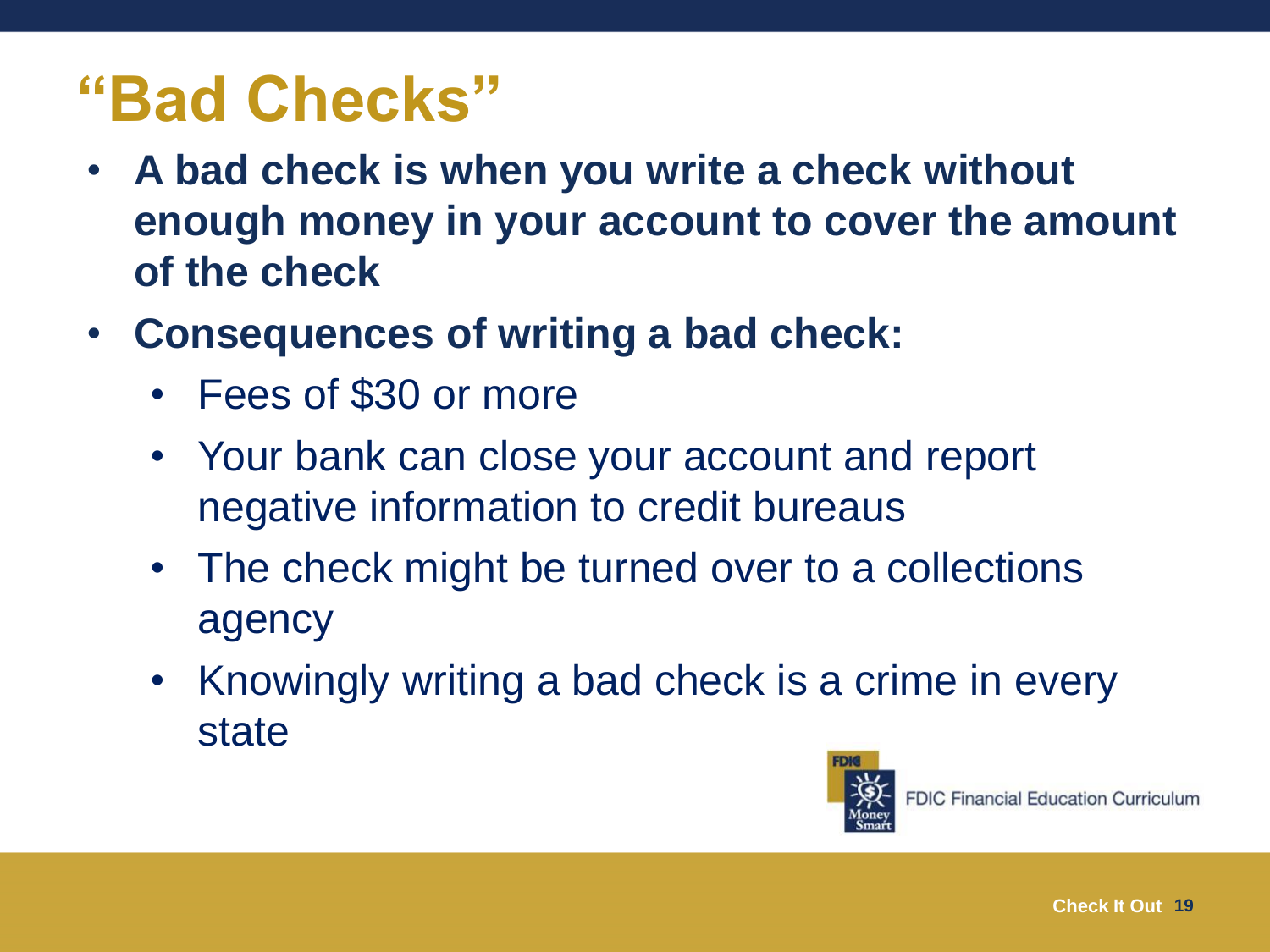#### **Automated Teller Machine**

- **ATMs allow you to make deposits and withdrawals 24/7.**
- **ATM parts include:**
	- A. ATM screen
	- B. ATM card slot
	- C. ATM keypad
	- D. Money dispenser
	- E. Deposit slot

*If using another bank's ATM, be aware of the fees your bank and the other bank charges.*



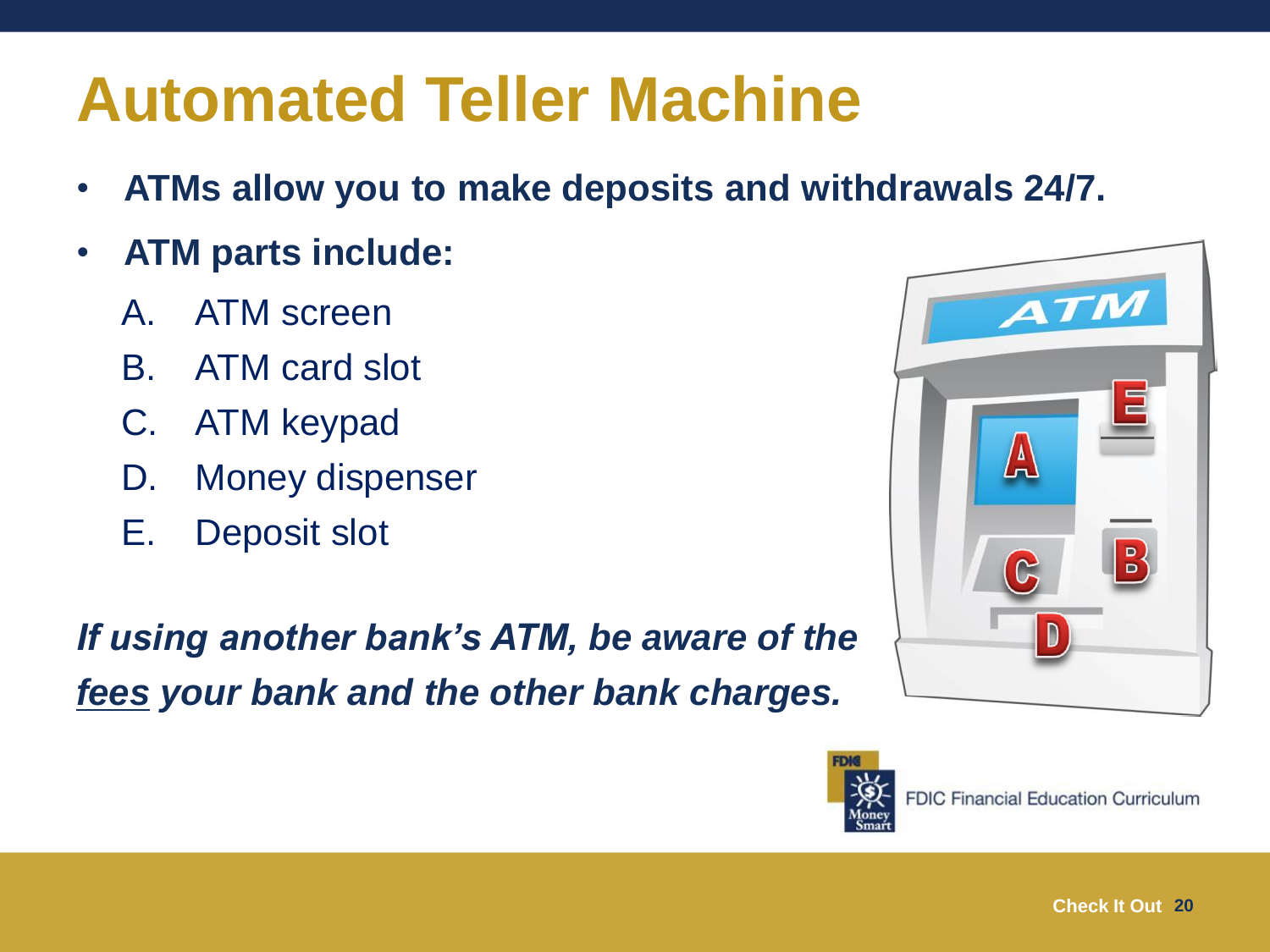## **Debit Cards**

- **With a debit card, you can:**
	- Use your accounts at ATM
	- Make purchases at retail locations



- **From a bank, linked to YOUR MONEY**
- **You must have a Personal Identification Number (PIN) to complete electronic debit card transactions**

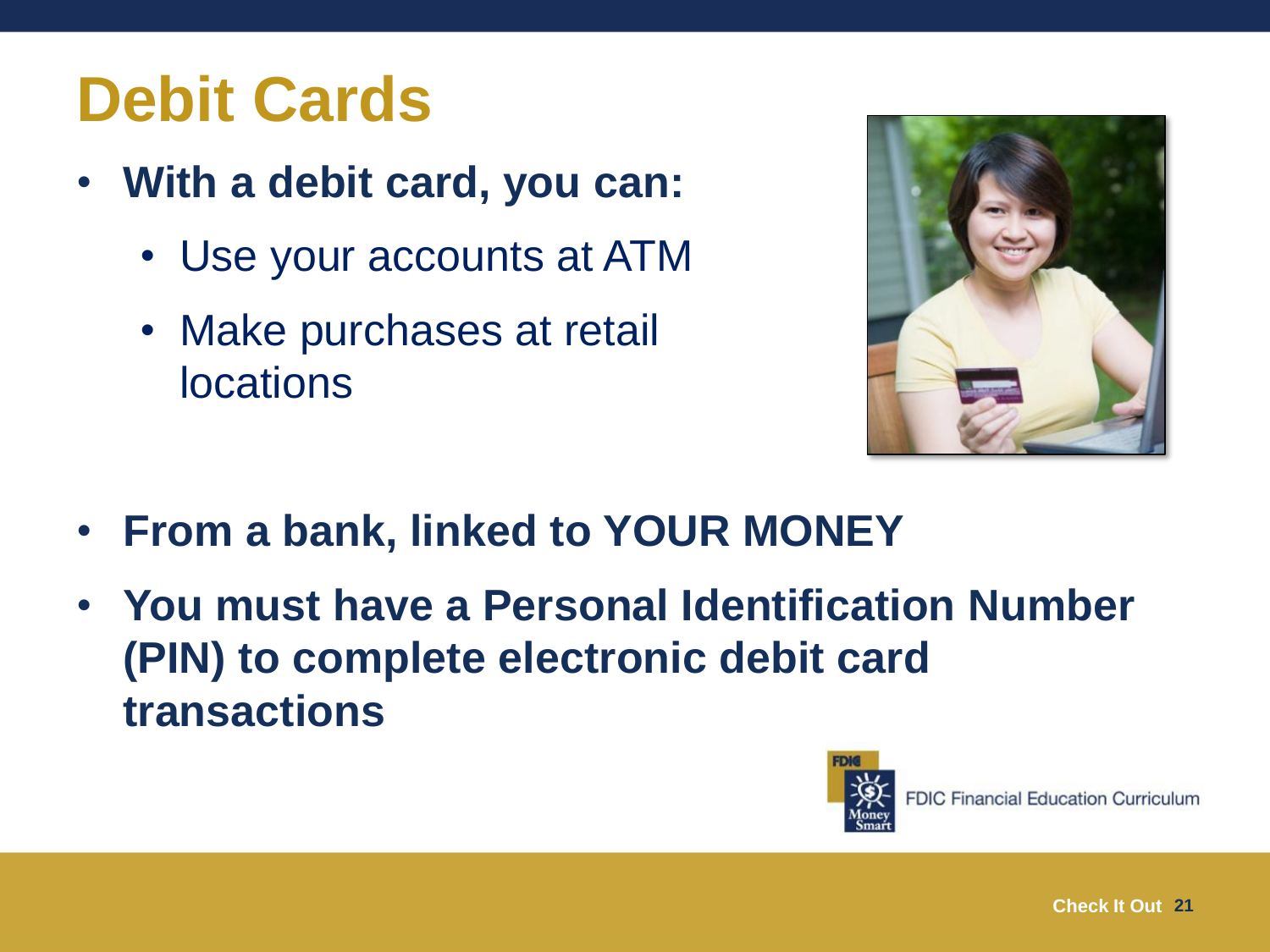# **Cell Phone (Mobile) Banking**

- **Options may include:**
	- Text messaging with your financial institution
	- Accessing your online bank account from your cell phone
	- Instantly paying for purchases using your cell phone
	- Making mobile deposits



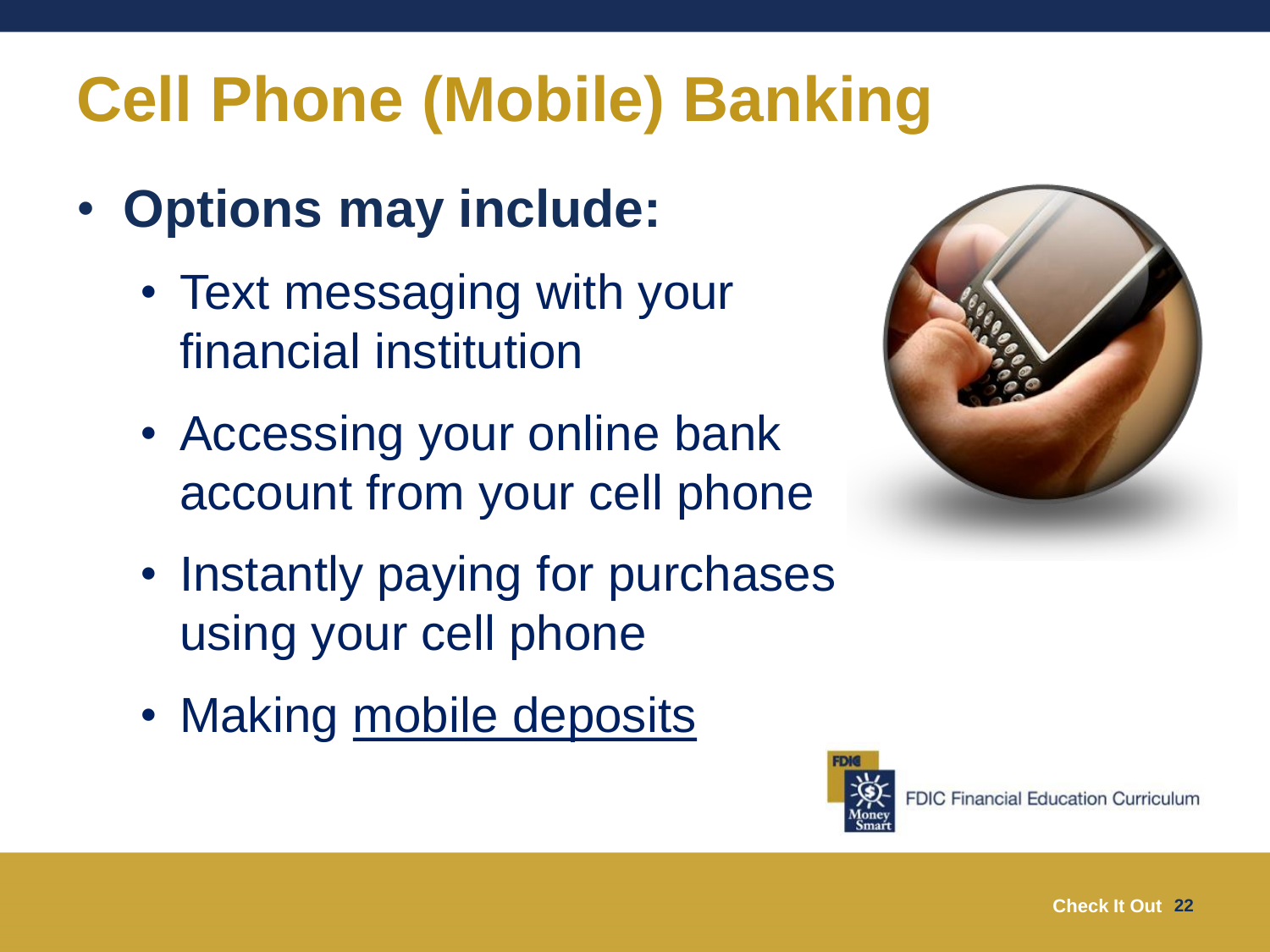



**FDIC Financial Education Curriculum**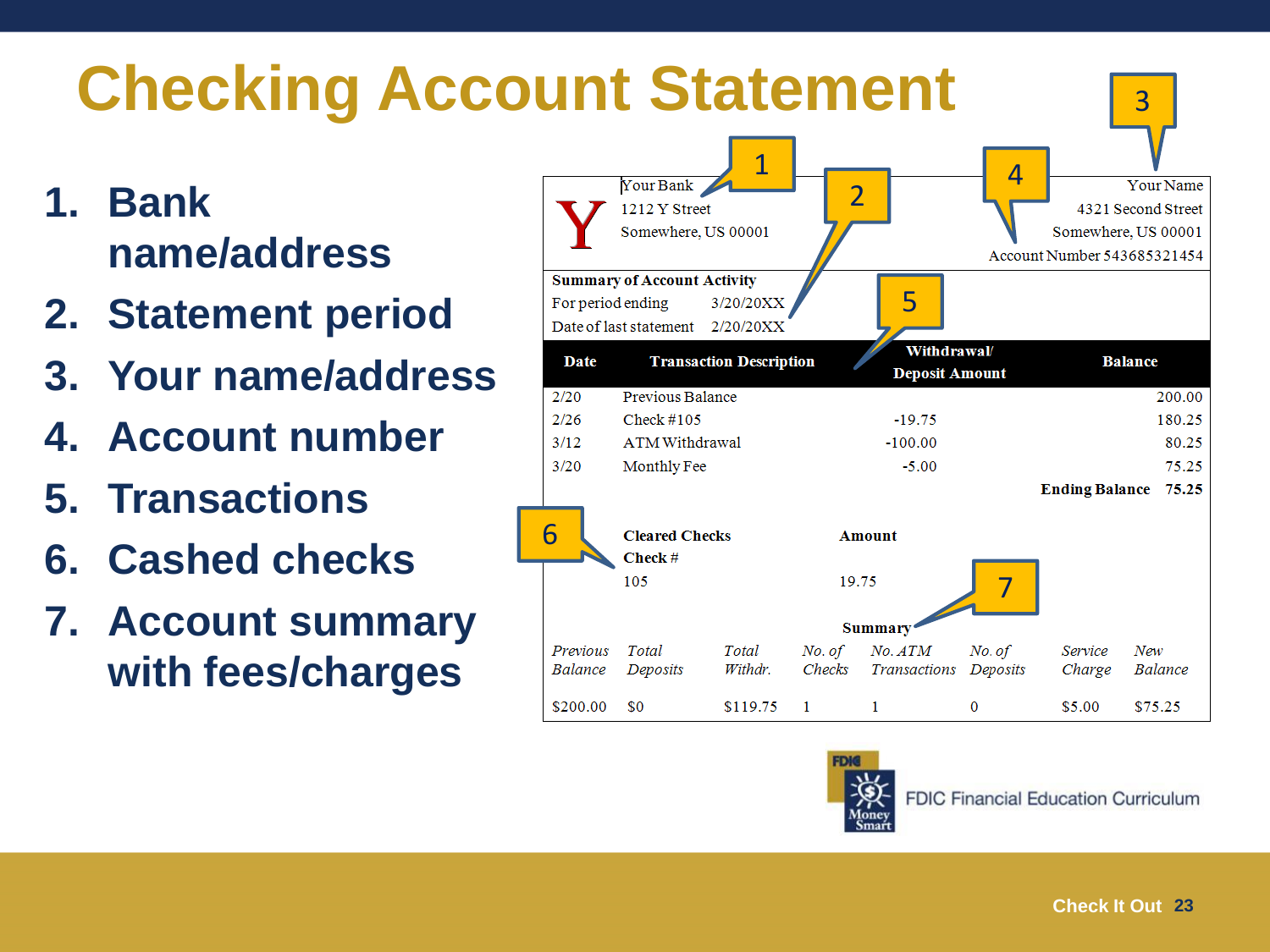#### **Remittance Transfer**

Remittance transfers are commonly known as "International Money Transfers"

- You can make an international money transfer (send or receive money) through a bank
- Most major banks are able to process wire transfers in person or at a nearby branch location
- Contact your bank to confirm if they offer wire transfers
- Ask how long it will take for your money transfer to arrive

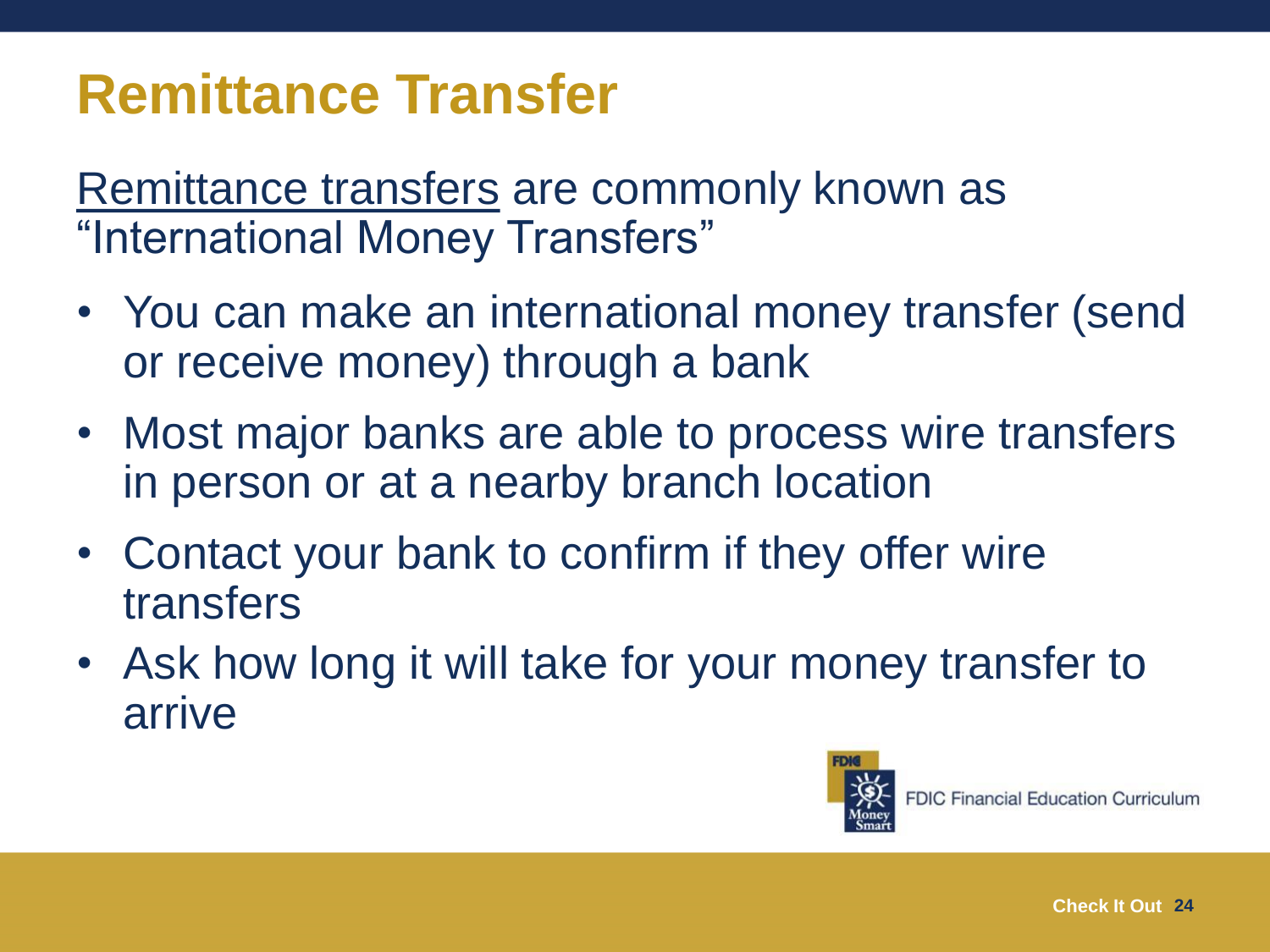#### **What you will need for an international transfer:**

- The recipient's name, address, account type, and account number
- Name and address of the recipient's bank
- The recipient's bank's SWIFT code
- The amount of funds you are transferring and the currency of the transfer
- Most banks charge an international wire transfer fee
- The receiving bank may also charge a small fee as well

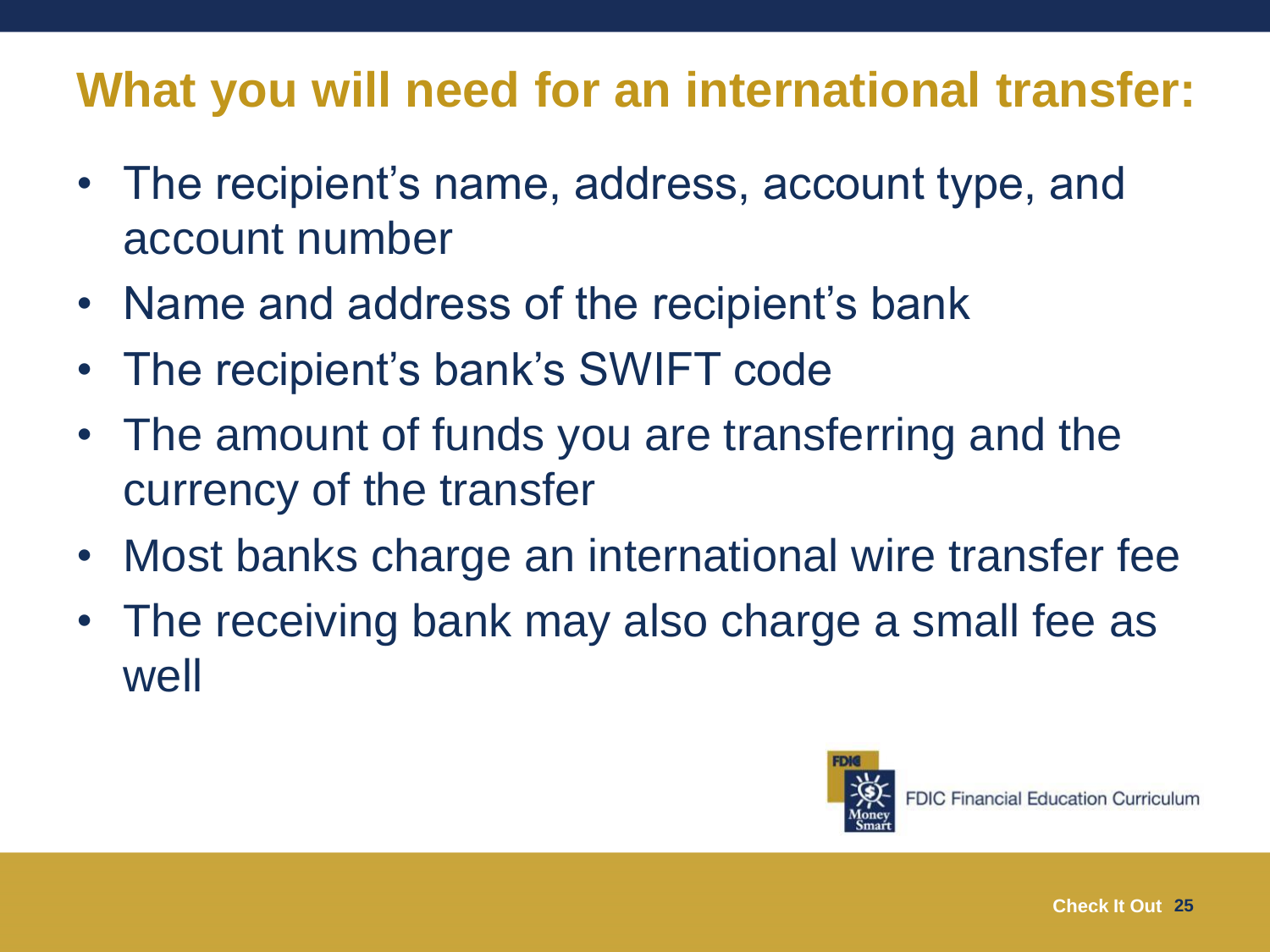# **Credit Card vs Debit card**

- *Credit cards* **are a revolving line of credit with:**
	- Pre-approved dollar limit
	- Minimum monthly payment
		- e.g., \$15 for a \$600 balance



- *Debit cards* **are tied to a checking account:** 
	- The money is immediately taken out of your checking account

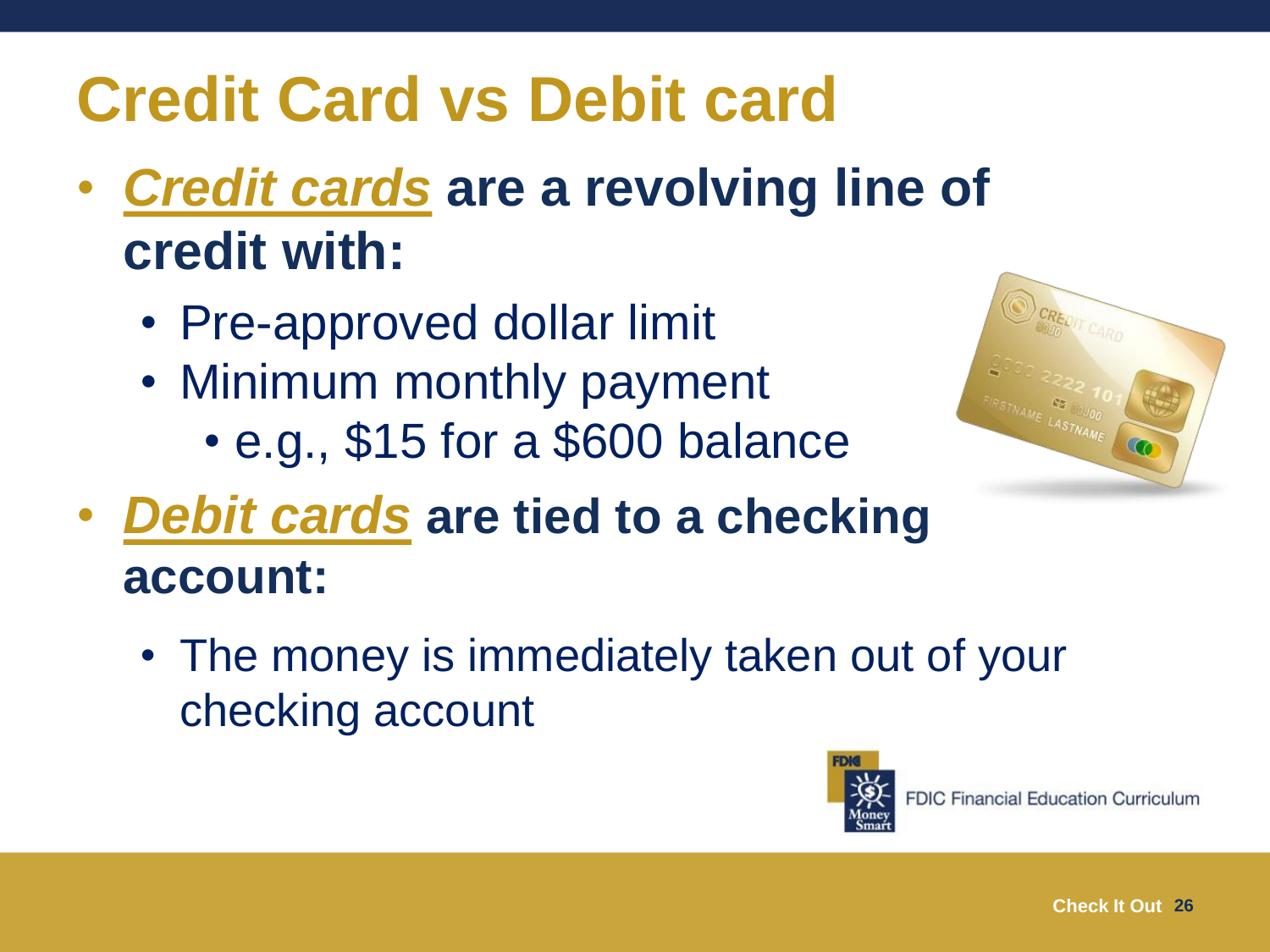## **Credit Cards**

- **With a credit card, you can:**
	- Use it in times of emergencies
	- Make purchases at retail locations or online
	- Is more convenient and safer than carrying large amounts of cash
- **A credit card is a LOAN, and you pay INTEREST**
- **You must have a credit score, credit history and apply with a credit card company**

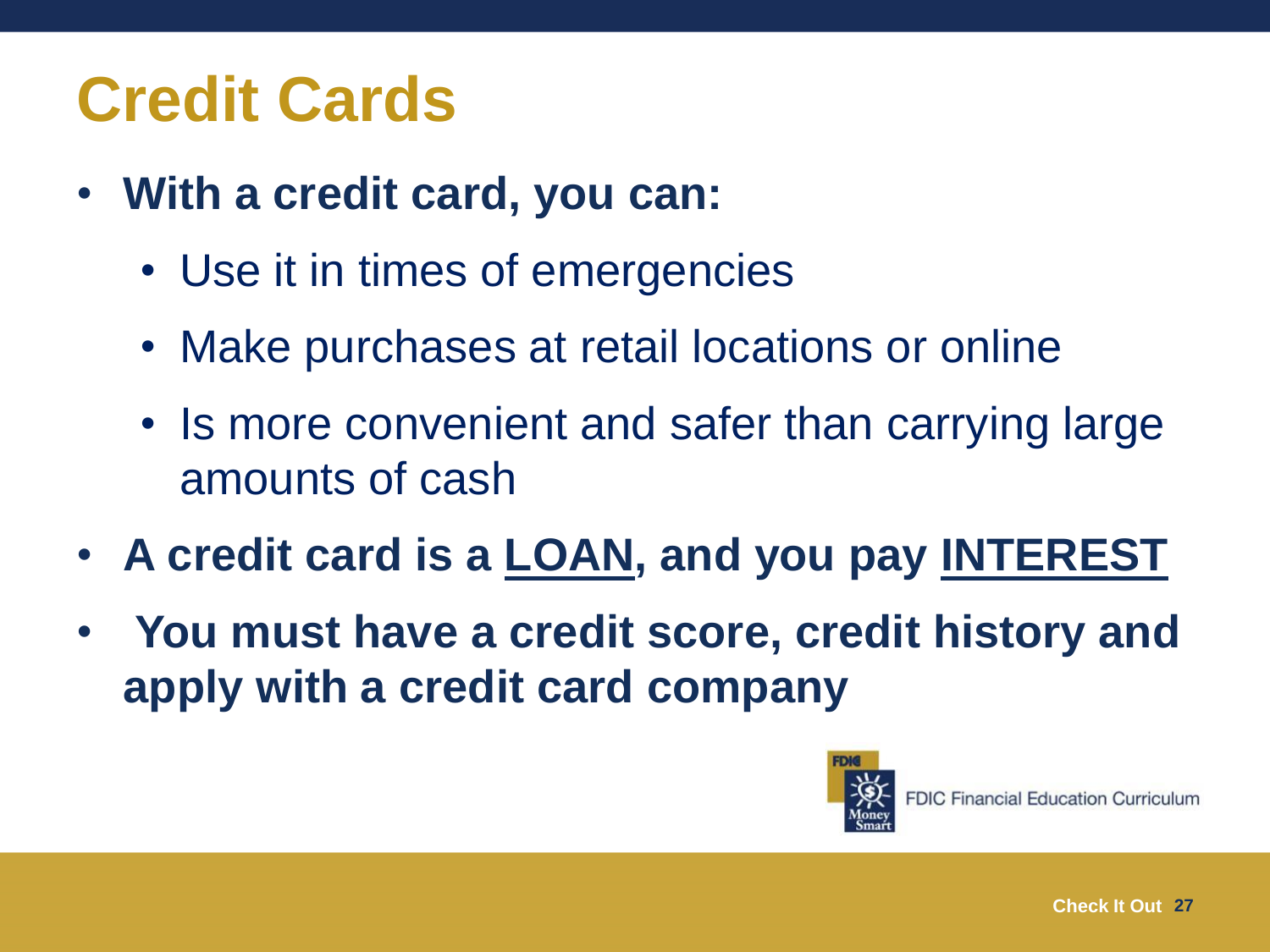### **Other Cards**

#### • **Secured Credit Cards**

- $\circ$  Are backed by a cash deposit you make when you open the account
- $\circ$  The deposit usually equals your credit limit

#### • **Unsecured Credit Cards**

- o Has no collateral associated with it
- $\circ$  The credit limit is based on the lender's assessment of your credit risk

#### • **Department Store Credit Cards**

o Examples: Walmart, Home Depot, Best Buy, JCP, Amazon.com

#### • **Reward cards**

o Credit companies give their customers points and rewards when they use their cards

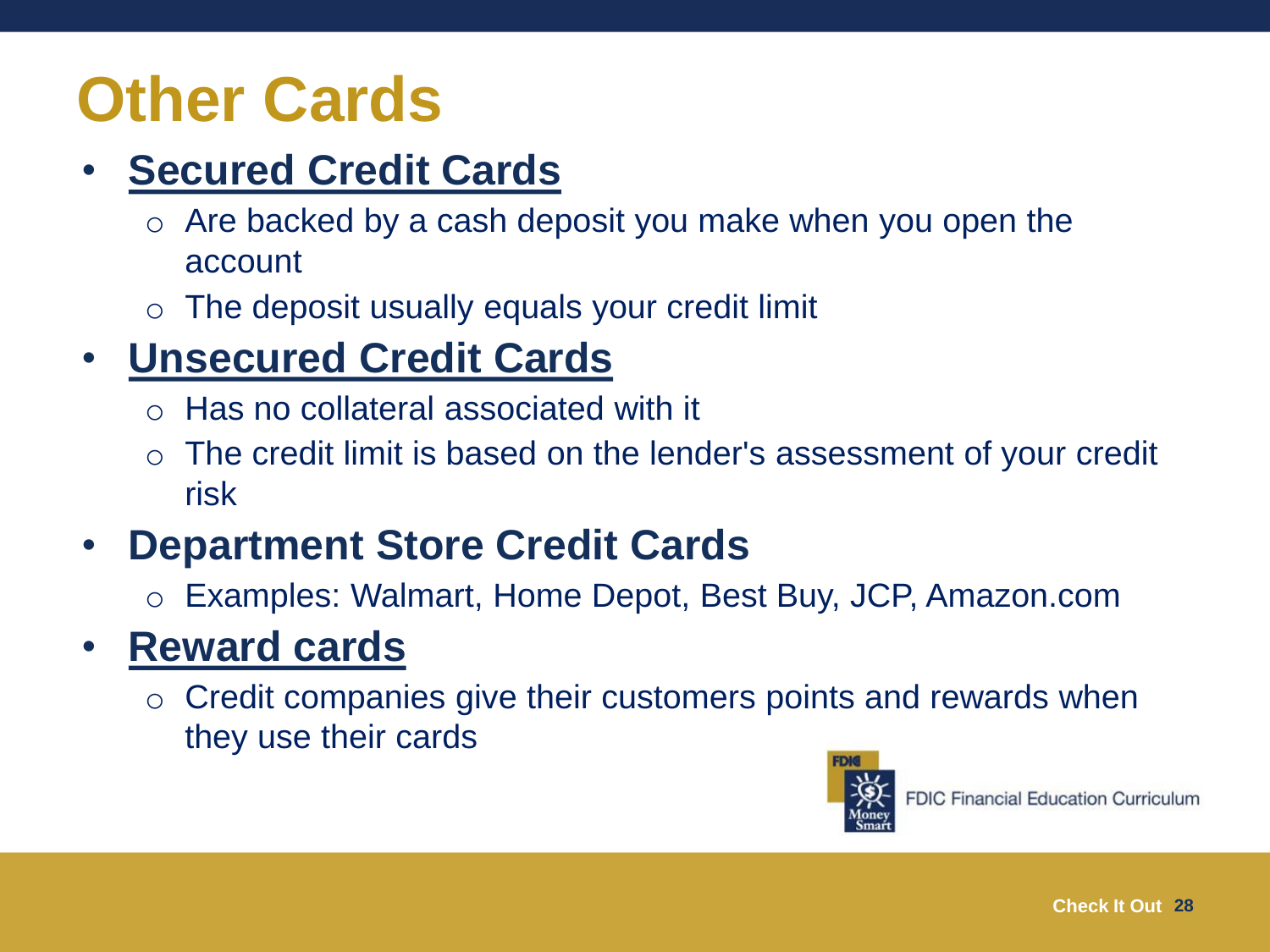# **Using Your Credit Card Responsibly**

- Check your monthly statement
- Pay your balance monthly *(try to pay more than the minimum amount)*
- Pay on time to avoid late fees and protect your credit history
- Protect your credit card & account number
- Think about the cost of buying your items with credit card versus cash or debit card
- Limit the number of your credit cards and monitor usage